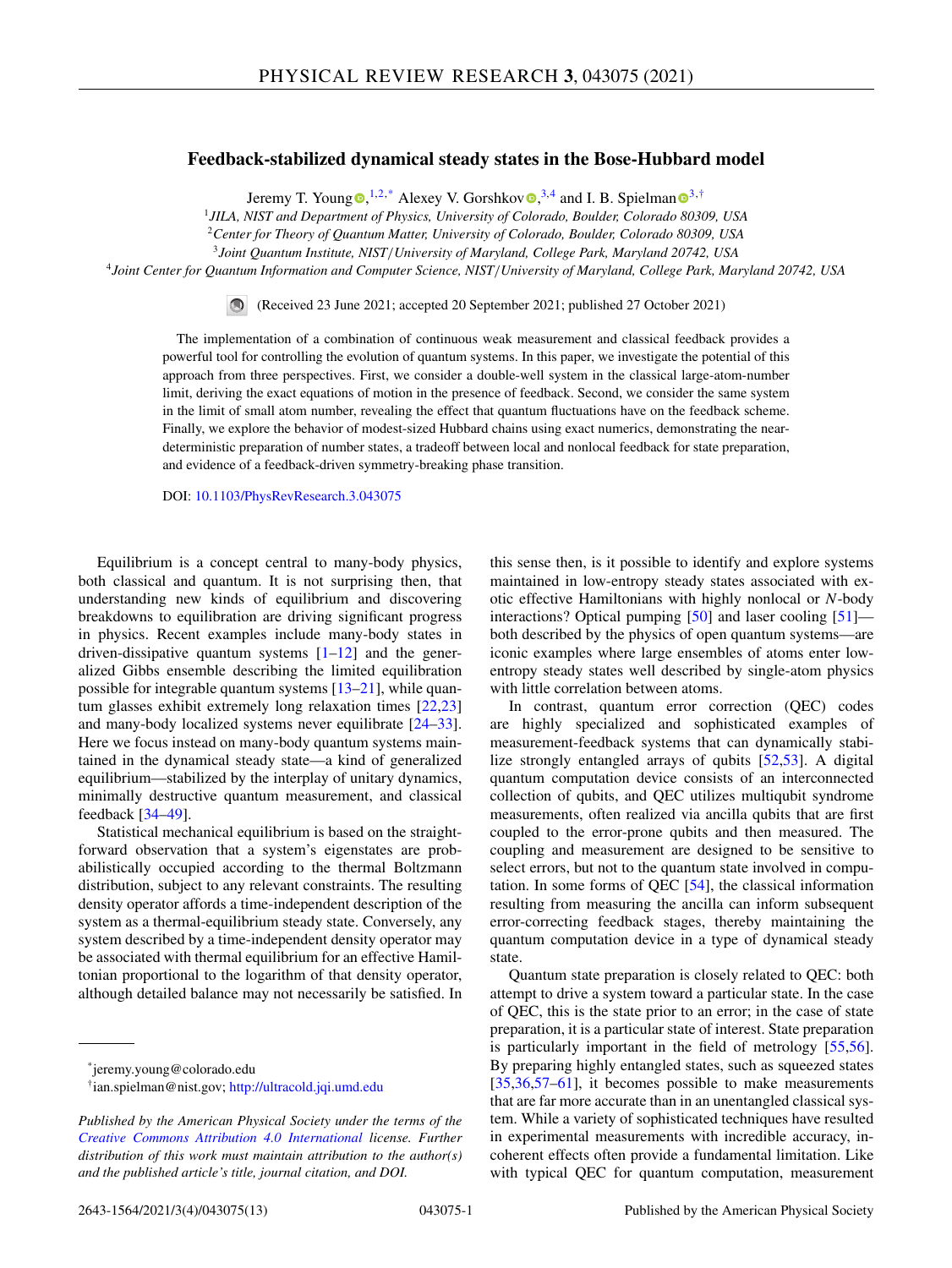and feedback may provide a means of reducing the problems introduced by incoherent processes [\[62](#page-10-0)[–72\]](#page-11-0).

Here, we study this problem from three perspectives progressively increasing in complexity. (1) We begin by considering a minimal two-site system in the large-atom-number classical limit—a type of nonlinear top—and derive the exact equations of motion including feedback. This model predicts what types of feedback can drive the system into different fixed points, providing guidance for what type of quantum states will appear. (2) We then consider a stochastic Schrödinger equation description of the same double well. By investigating both the classical large-atom limit and the quantum small-atom limit, we connect the classical fixed points to their associated quantum dynamical steady states. (3) We conclude with the numerically exact time dynamics for modest-sized Hubbard chains in the quantum low-density limit (see Refs. [\[40\]](#page-10-0) and [\[41\]](#page-10-0) for investigations in the more classical high-density limit) and show that nearly arbitrary distributions of number states can be near-deterministically prepared and that nonlocal feedback algorithms can both improve fidelity and accelerate state preparation. Moreover, we show that the corresponding feedback can be modified in a simple way to realize a symmetry-breaking transition.

From a broader perspective, this paper shows that straightforward feedback derived from highly idealized continuous quantum measurements can stabilize low-entropy dynamical steady states. It is the task of future work to expand upon the impact of increasingly realistic experimental parameters.

# **I. MODEL**

Here we focus on the idealized 1D Bose-Hubbard model subjected to continuous weak measurement [\[73,74\]](#page-11-0) to illustrate the possible dynamical steady states in many-body quantum systems. As depicted in Fig. 1, this model consists of a 1D Bose-Hubbard chain (the system) dispersedly coupled to a transverse laser field (reservoir), measured via phase contrast imaging (optical homodyne detection), and with local tunneling strengths and on-site potentials that are dynamically adjusted based upon the measurement outcome (feedback). At time *t*, the Bose-Hubbard chain is governed by the system Hamiltonian

$$
\hat{H}_{\mathcal{S}} = \sum_{j} -J_{j}(\hat{a}_{j+1}^{\dagger}\hat{a}_{j} + \text{H.c.}) + V_{j}\hat{n}_{j} + \frac{U}{2}\hat{n}_{j}(\hat{n}_{j} - 1)
$$

expressed in terms of the bosonic field operators  $\hat{a}_j^{\dagger}$  describing the creation of an atom at site *j* and  $\hat{n}_j = a_j^{\dagger} a_j$  the number operator at site *j*, with positive real-valued tunneling strength  $J_i(t)$  between sites *j* and  $j + 1$ , on-site energy  $V_i(t)$ , and interaction strength *U*. The chemical potential is absent in this microcanonical ensemble study.

## **A. Measurement model**

The system is coupled to the reservoir by the systemreservoir Hamiltonian

$$
\hat{H}_{\text{SR}} = \hbar g \sum_j \hat{a}_j^{\dagger} \hat{a}_j \otimes \hat{b}_j^{\dagger} \hat{b}_j
$$

that describes a dispersive off-resonance interaction of light with two-level atoms detected by homodyne measurement



FIG. 1. System and measurement schematic. An ensemble of locally interacting (with strength *U*) neutral atoms described by the bosonic field operators  $\hat{a}_i$  are confined in a lattice potential with tunneling strength  $J_i$  between sites  $j$  and  $j + 1$ . These atoms interact with independent modes of an optical field described by bosonic field operators  $\hat{b}_i$ . After interacting, the optical modes are imaged via phase contrast imaging, implementing a spatially resolved optical homodyne detection providing a measurement sensitive to the quadrature field operator  $\hat{X}_j = (\hat{b}_j + \hat{b}_j^{\dagger})/2$ . This idealized measurement assumes that the incident laser field is only forward scattered, essentially making the paraxial approximation.

[\[75\]](#page-11-0) or, equivalently, phase contrast imaging, shown in Fig. 1. Here, the bosonic field operator  $\hat{b}^{\dagger}_{j}$  describes the addition of a photon into mode *j* associated with lattice site *j* (here we focus on an idealized case with mode functions associated one-to-one with lattice sites), *g* captures the strength of the system-reservoir coupling, and the reservoir modes  $\hat{b}_i$  are each in the coherent state  $|\alpha\rangle$  prior to interacting with the system. Physically, this operator describes rotations in the  $\hat{X}_i$ <sup>- $\hat{P}_i$ </sup> quadrature plane for each reservoir mode, in proportion to the local number of atoms. After interacting with the system for a time  $t_m$ , the reservoir modes are projectively measured by optical homodyne measurement (in practice implemented by phase contrast imaging), giving access to the  $\hat{X}_j = (\hat{b}_j^{\dagger} + \hat{b}_j)/2$  quadrature observables.

A strong measurement on the reservoir in effect affords a single weak measurement of the system observables  $\hat{n}_i$  with strength governed by *g*, the reservoir field amplitude  $\alpha$ , and the measurement time  $t_m$ . A measurement outcome

$$
n_j(t) = \langle \hat{n}_j(t) \rangle + \delta n_j \tag{1}
$$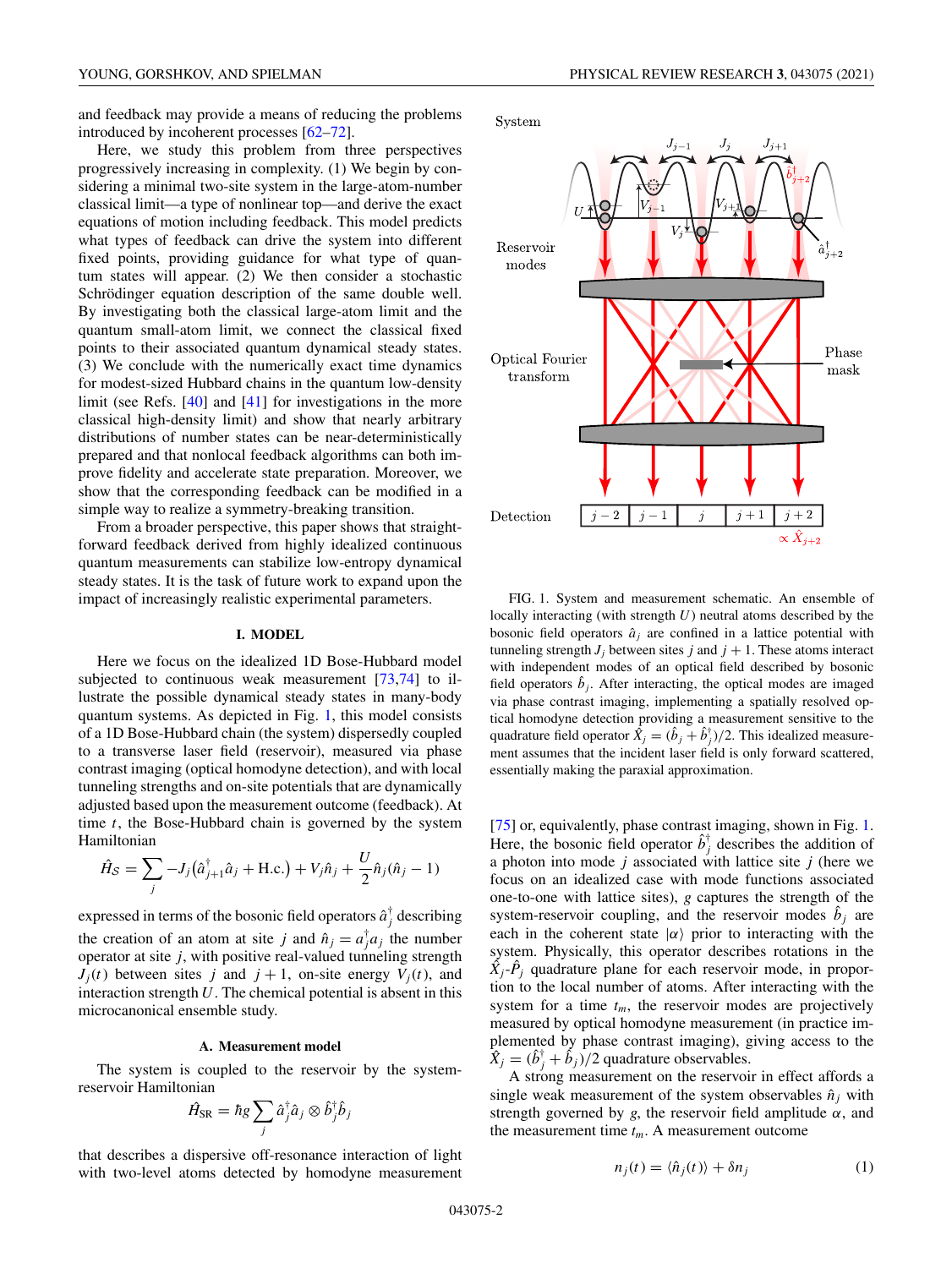<span id="page-2-0"></span>at time *t* contains a contribution from the system observable's instantaneous expectation value  $\langle \hat{n}_i(t) \rangle$ , along with a noise contribution  $\delta n_j = m_j/\varphi$  from projectively measuring the reservoir coherent state  $|\alpha_j\rangle$ . Here  $m_j$  is a classical random variable with zero mean  $\overline{m_j} = 0$  and variance  $\overline{m_j m_{j'}} = \delta_{j,j'}/2$ . We consider an optical mode function consisting of a traveling pulse of light with extent  $ct_m$ , where  $c$  is the speed of light. Converting from the continuum mode functions to this compact function introduces a factor of  $1/(ct_m)$  into the definition of the generalized measurement strength parameter. This leads to the generalized measurement strength parameter  $\varphi^2 = g^2 |\alpha|^2 t_m / c$ , defining the measurement noise  $\delta n_j^2 =$  $\Delta n^2 = 1/2\varphi^2$  and the backaction of this measurement on the system as described by the Kraus operator [\[76\]](#page-11-0),

$$
\hat{K}(n_j) = \exp\left[-\sum_j \frac{\varphi^2(\hat{n}_j - n_j)^2}{2}\right],\tag{2}
$$

conditioned on the measurement outcomes  $n_i$ . Given an initial state  $|\psi\rangle$  and a measurement outcome  $n_j$ , the postmeasurement state of the system is given by  $\hat{K}(n_j)|\psi\rangle$ . As one might intuitively expect from a simple classical measurement, this gives a distribution of measurement outcomes with a width  $\propto 1/\varphi$  that decreases linearly with the system-reservoir coupling *g* but as the square root of the measurement time  $t_m$  and intensity of the probe field  $|\alpha|^2$ . In the following analysis, we consider the continuous limit of many such weak measurements, taking the time between subsequent measurements to be  $t_m$  and applying measurements with a strength associated with a measurement time *tm*.

## **B. Feedback model**

For sufficiently weak measurements, the quantum projection noise  $\delta n_i$  present in any individual measurement can greatly exceed the contribution of the instantaneous expectation value  $\langle \hat{n}_i(t) \rangle$ . As a result, we borrow from classical control theory [\[77\]](#page-11-0) and derive an error signal  $\epsilon(t)$  from a temporal low-pass filter,

$$
\tau \dot{\epsilon}_j(t) + \epsilon_j(t) = n_j(t),\tag{3}
$$

applied to the direct measurement outcomes. This consists of an integrator with a low-frequency gain limit, with time constant  $\tau$ . This filter retains the low-frequency  $\lesssim 1/\tau$  components of  $n<sub>i</sub>(t)$  (containing contributions from both system dynamics and projection noise), but rejects the high-frequency components (dominated by projection noise). Here we assume that the measurement time  $t_m \ll \tau$ , implicitly making Eq. (3) a stochastic differential equation, see Ref. [\[41\]](#page-10-0) for a more detailed discussion. The resulting error signal  $\epsilon_i(t)$  thus approximates the continuous measurement limit of a sequence of weak measurements of  $n_j(t)$  with measurement times  $\tau$  regardless of the physical measurement time  $t_m \ll \tau$ . Note that because this filter is applied in real time,  $\epsilon_i(t)$  will lag behind  $n_j(t)$  by  $\tau$ , and we take  $\epsilon_j(0) = 0$  in our simulations. Because the goal is neither to perform quantum state estimation nor to drive the system into a predefined state, we do not employ Kalman filter techniques [\[78\]](#page-11-0).

Here we focus on possible dynamical steady states when this classical information is then fed back into the Hamiltonian in one of two ways. We shift either the on-site energy

$$
V_j(t) = V_0 + \delta V_j(t) = V_0 + G_V \epsilon_j(t)
$$
 (4)

in proportion to the local feedback signal (with gain  $G_V$ ), or the tunneling

$$
J_j(t) = J_0 + \delta J_j(t) = J_0 + G_J[\epsilon_j(t) - \epsilon_{j+1}(t)]^2
$$
 (5)

based on the difference along that link (with gain  $G_J$ ). These two forms of feedback are the most simple physically realistic options: the potential  $V_i(t)$  simply shifts in proportion to the error signal; however, because negative tunneling is difficult to achieve, quadratic feedback is the most simple realistic feedback to the tunneling term. Both of these can be realized using quantum gas microscopes [\[79,80\]](#page-11-0) where a digital mirror device can locally control both the intensity of the lattice light (increasing or decreasing tunneling [\[81\]](#page-11-0)) as well as changing the intensity on the lattice sites (altering the on-site potential [\[30\]](#page-9-0)).

## **II. TWO-SITE LATTICE**

The two-site Bose-Hubbard model with *N* atoms can be recast as an  $f = N/2$  angular momentum system with mappings  $\hat{n}_1 - \hat{n}_0 \rightarrow 2\hat{F}_z$ ,  $\hat{a}_1^{\dagger} \hat{a}_0 + \hat{a}_0^{\dagger} \hat{a}_1 \rightarrow 2\hat{F}_x$ , and  $\hat{a}_1^{\dagger} \hat{a}_0$  –  $\hat{a}_0^{\dagger} \hat{a}_1 \rightarrow 2i\hat{F}_y$ , that obey a dimensionless angular momentum commutation relation  $[\hat{F}_i, \hat{F}_j] = i\epsilon_{ijk}\hat{F}_k$ . This gives the Hamiltonian

$$
\hat{H}_{\mathcal{S}} = -2J\hat{F}_x + \Delta\hat{F}_z + U\hat{F}_z^2, \tag{6}
$$

where we have absorbed constant terms into an overall shift in the zero of energy and defined  $\Delta = V_1 - V_0$ . This also results in the single filter equation

$$
\tau \dot{\epsilon}(t) + \epsilon(t) = 2f_z(t) \tag{7}
$$

for  $\epsilon(t) \equiv \epsilon_1(t) - \epsilon_0(t)$  and feedback equations

$$
\Delta(t) = \Delta_0 + G_V \epsilon(t) \quad \text{and} \quad J(t) = J_0 + G_J \epsilon(t)^2, \quad (8)
$$

which are slightly adjusted with an additional factor of 2 on the right-hand side of the filter equation, resulting from the details of the angular momentum mapping.

The on-site measurement outcomes at time *t* can be reexpressed as

$$
f_z(t) = \langle \hat{F}_z(t) \rangle + m / (\sqrt{2}\varphi), \tag{9}
$$

with contribution [\[82\]](#page-11-0) from the instantaneous expectation value  $\langle \hat{F}_z(t) \rangle$ . As before, the noise is defined by a classical random variable *m* with zero average  $\overline{m} = 0$  and variance  $\overline{m^2}$  = 1/2. Backaction is described by the Kraus operator:

$$
\hat{K}(f_z) = \exp[-\varphi^2(\hat{F}_z - f_z)^2].
$$
 (10)

Taken together, these expressions provide an equivalent formulation of the two-site system in the language of angular momentum.

### **A. Classical limit**

The Heisenberg equations of motion in the large-*N* limit (i.e., ignoring quantum fluctuations and thus measurement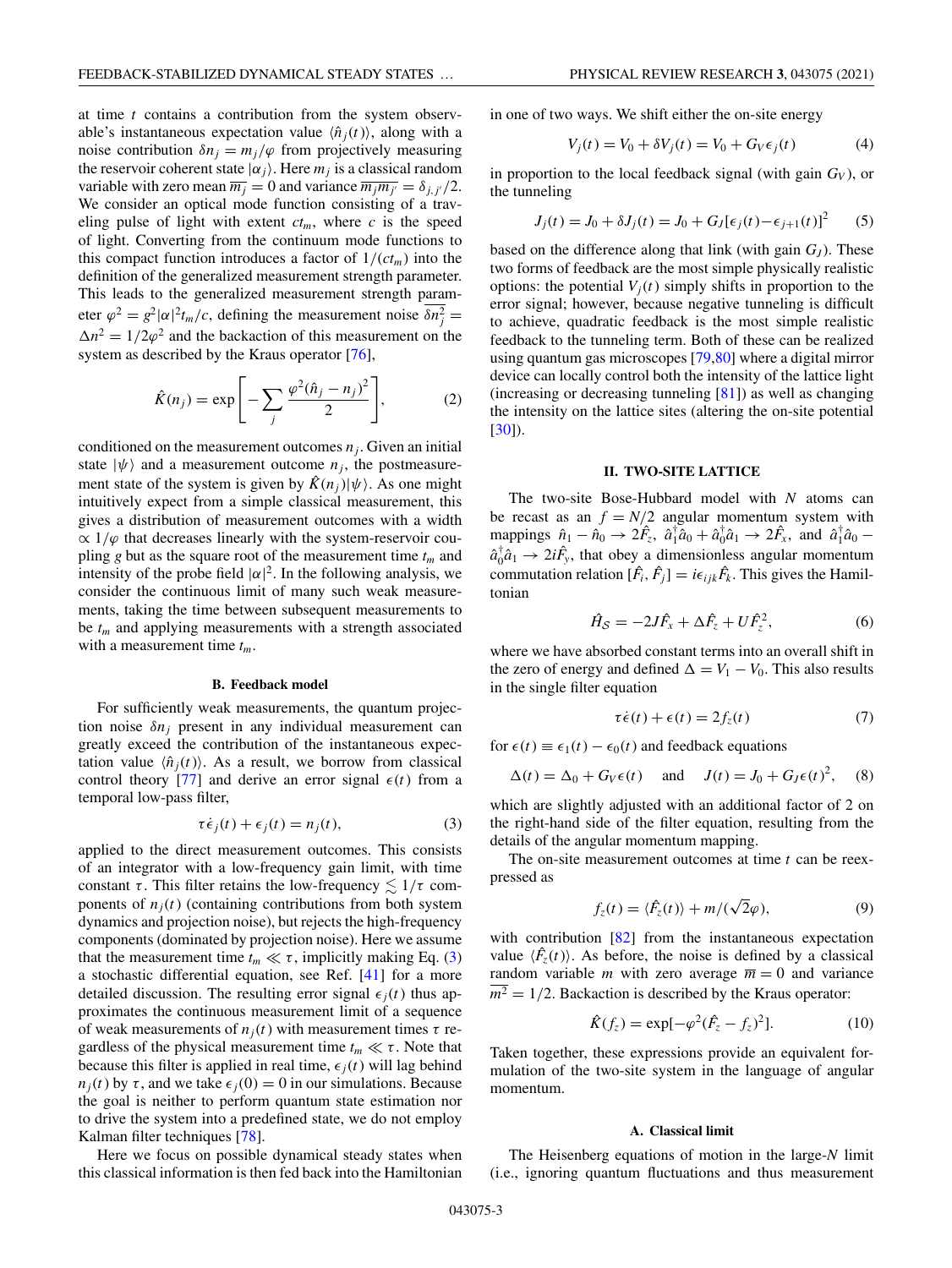<span id="page-3-0"></span>uncertainty) reduce to the classical equations of motion,

$$
\dot{\mathbf{F}} = \begin{pmatrix}\n0 & -(\Delta + 2UF_z) & 0 \\
(\Delta + 2UF_z) & 0 & 2J \\
0 & -2J & 0\n\end{pmatrix} \cdot \mathbf{F},
$$
\n(11)

where  $\mathbf{F} \approx (\langle \hat{F}_x \rangle, \langle \hat{F}_y \rangle, \langle \hat{F}_z \rangle)$  denotes the classical angular momentum vector, ignoring quantum fluctuations. Note that because the interaction *U* enters via a quartic term in the Hamiltonian, it enters the classical equations of motion nonlinearly. Thus, to properly compare systems with different *f* , we keep *U f* fixed to a constant value. Similarly, since the potential and tunneling feedback terms behave like effective fourth- and sixth-order terms in the Hamiltonian, respectively, we must also keep  $f G_V$  and  $f^2 G_J$  fixed to constant values.

Tunneling causes the macroscopic spin vector to precess around **e***x*, a potential imbalance leads to precession around **e***z*, and the nonlinear interaction term effectively drives precession around  $\mathbf{e}_z$  with angular frequency in proportion to  $F_z$ . Figure  $2(a)$  plots the energy [from Eq. [\(6\)](#page-2-0)] and trajectories [from Eq. (11)] for  $\Delta = 0$  as a function of the polar angles  $\phi$  and  $\theta$  with respect to an  $\mathbf{e}_x$  aligned spherical coordinate system ( $\phi = 0$  in the  $\mathbf{e}_y$  direction). The displayed trajectories illustrate the two classes of orbits: (1) Near  $F_x = f$  (i.e.,  $\theta = 0$ ), the phase  $\phi$  exhibits running solutions [\[83,84\]](#page-11-0) orbiting around  $\mathbf{e}_x$ : Josephson oscillations (JOs). (2) For larger  $\theta$ , closed orbits around  $F_x = -J/U$ ,  $F_y = 0$ , and  $F_z^2 = f^2 - F_x^2$ correspond to oscillations about a density imbalanced excited state [\[85\]](#page-11-0): macroscopic self-trapping (MST), present only for  $|J/U| < f$ . For  $|J/U| > f$ , the two MST solutions merge to form a second stable JO fixed point at  $F_x = -f$ .

## **B. Linearized dynamics**

The impact of feedback is most clearly understood by first linearizing the dynamics around each of the stable fixed points of the JO and MST orbits, in general, giving elliptical orbits. The displacements  $\delta F_{x,y,z}$  each obey second-order differential equations such as

$$
\ddot{\delta}F_z + \omega^2 \delta F_z = 0 \tag{12}
$$

describing motion in an effective harmonic potential, with angular frequencies

$$
\omega_{\text{JO}}^2 = 4J_0(J_0 \pm Uf)
$$
 and  $\omega_{\text{MST}}^2 = 4(U^2f^2 - J^2)$ 

for the JO and MST points, respectively. For  $\tau = 0$ , the feedback described by Eq.  $(8)$  becomes proportional to  $F<sub>z</sub>$ and shifts the location of the fixed points (potentially even eliminating them entirely), as well as altering the frequency and ellipticity of the orbits. Still, the form of the differential equations is unchanged: no damping. In the above example, conventional damping would arise from an additional friction term  $\delta F_z/\tau$  and, more generally, damping (or antidamping) will occur only when odd and even derivatives are mixed. In our case,  $\epsilon(t)$  mixes these derivatives when  $\tau \neq 0$ , changing the relationship between  $\epsilon(t)$  and  $f_z(t)$  according to Eq. [\(7\)](#page-2-0), thus changing the effect of  $\delta F_z$  on Eqs. [\(8\)](#page-2-0) and (11). The effect of feedback can be quantified in linear response about both the JO and the MST fixed points, allowing us to derive a damping rate  $\Gamma$  in each case, in the limit of weak damping  $\omega \Gamma \ll 1$ , where  $\omega$  is the angular frequency of the relevant fixed point.



FIG. 2. Classical spin model computed for  $f = 32$ ,  $Uf = 2$ ,  $J_0/(U f) = 0.35$ , and  $\Delta = 0$ . (a) Trajectories as a function of  $\theta$ ,  $\phi$ with respect to the  $\mathbf{e}_x$  axis. These orbits are separated by the red curve into regions of Josephson oscillations (e.g., orange curve) and oscillations around the macroscopically self trapping point (e.g., blue and green curves). The color indicates energy, with black denoting the lowest energy and white the largest. (b), (c) Orbits around both JO and MST fixed points. Red curves denote the result of our numerical simulation while the black dashed curves plot the result of linear response theory. Panel (b) plots the case with no measurement or feedback and panel (c) plots the case with feedback with  $\tau = 1/2$ and  $t_m = 0.01$ . Feedback in *V* [bottom two plots in (c)] damps to the JO and MST fixed points for  $fG_V = -1$  and 1/4, respectively. Feedback in *J* [bottom plot in (c)] damps to the JO fixed point with  $G_J = 2$ . Because the feedback is nonlinear, no linear response theory is displayed in the bottom plot.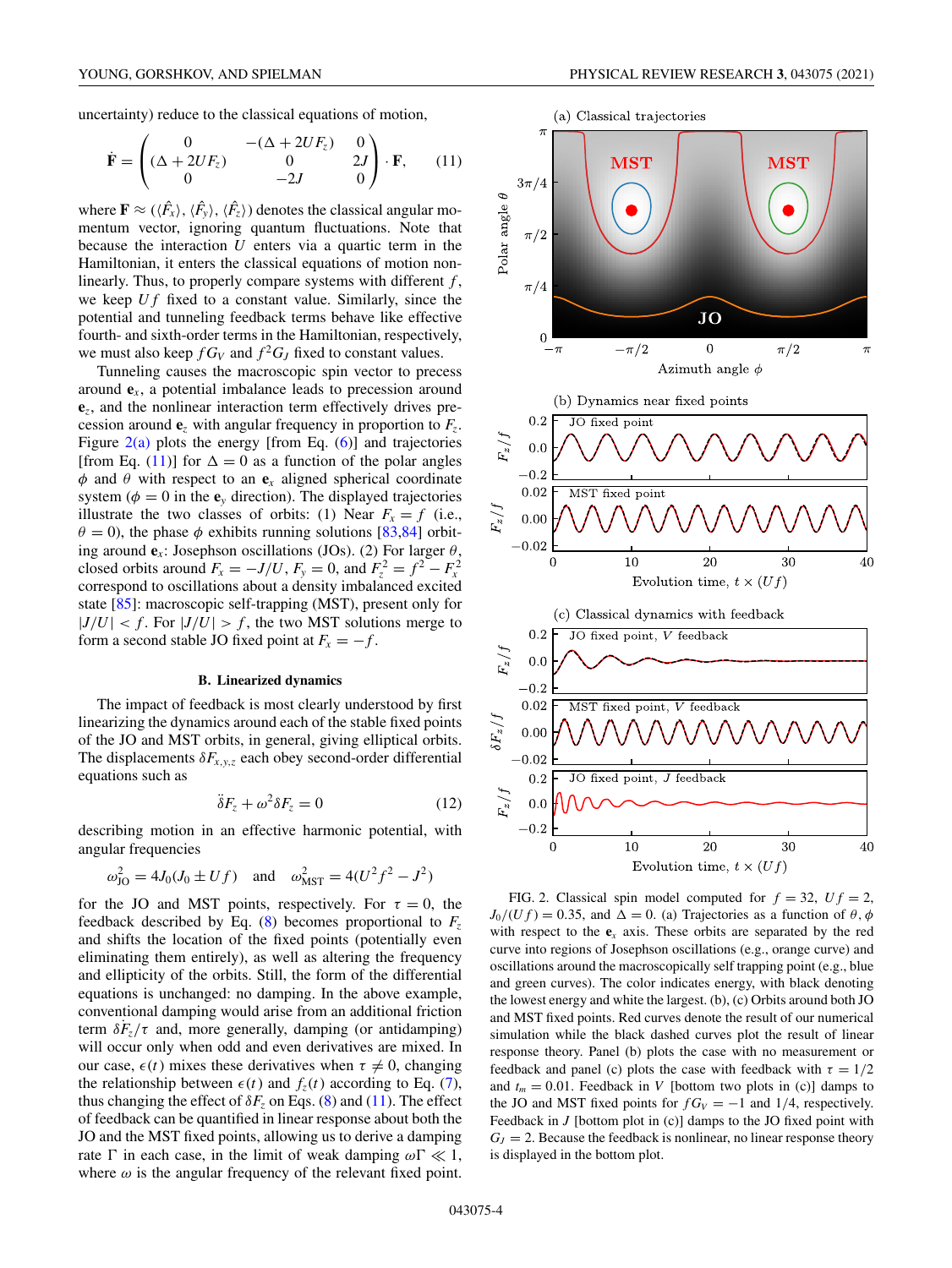In this limit, the damping rates are  $\omega \Gamma = \gamma \omega \tau / (1 + \tau^2 \omega^2)$ , with the most effective damping when  $\omega \tau = 1$ , and where the strength  $\gamma$  governs the system dependence of the feedback. For feedback in the potential, the resulting strengths are

$$
\gamma_{\text{JO}} = -2J_0 f G_V
$$
 and  $\gamma_{\text{MST}} = 2 \frac{J_0^2 G_V}{U + G_V}$ ,

showing that, depending on the sign of  $G_V$ , the system can be damped effectively. Focusing on the case of positive interactions  $U > 0$  and positive base tunneling  $J_0 > 0$ , either only the JO fixed point is stable  $(0 < -G_V < U)$ , only the MST fixed points are stable  $(0 < G_V < U)$ , or both types of fixed points are stable  $(-G_V > U)$ .

In contrast, for feedback in the tunneling channel, the quadratic response  $\delta J = G_J \epsilon(t)^2$  leads to very slow damping as the density-balanced JO fixed point is approached, i.e., at the JO fixed point,  $\epsilon(t) = 0$ , and the linear contribution to  $\delta J$ is zero. Thus, only the MST state has damping or antidamping in linear response, and for the physical sign of the gain coefficient  $G_J > 0$ , this results in antidamping.

#### **C. Fluctuations**

Although the classical limit omits quantum fluctuations (by assuming a spin-coherent state), it need not omit measurement backaction. A prescription similar to that of Ref. [\[40\]](#page-10-0) for coherent states gives a final state conditioned on the random variable *m*,

$$
F_{z|m} = F_z + \sqrt{2}f\varphi m\sin^2\theta_z, \qquad (13)
$$

for measurements of  $\hat{F}_z$  described by Eq. [\(9\)](#page-2-0), where  $\theta_z$  is defined with respect to **e***z*. This prescription takes an initial spin coherent state, then applies the Kraus operator; because the resulting state is not necessarily a spin-coherent state, we find the coherent state with the largest overlap as the updated state. The core message of this expression is that  $F<sub>z</sub>$  is updated as informed by the measurement outcome, but for initial states nearly polarized along **e***z*, the state is nearly unaltered. Physically, this is expected because we are working at fixed total angular momentum *f* and a state already polarized along **e***<sup>z</sup>* cannot become more polarized.

Lastly, equating Eqs.  $(9)$  and  $(13)$  suggests an optimal measurement strength for which the true value of  $F<sub>z</sub>$  following the measurement [Eq. [\(9\)](#page-2-0)] is equal to the measurement outcome [Eq. (13)], i.e., the measurement outcome accurately reflects the new state of the system. This occurs only for an optimal measurement strength  $\varphi_{opt}^2 = (2f \sin^2 \theta_z)^{-1}$  that would be selected to yield optimal performance near the desired fixed point. We also note that with Eqs.  $(9)$  and  $(13)$ , this implies that for the optimal measurement strength, the measurement noise and backaction both scale like  $f^{-1/2}$ , fractionally going to zero in the  $f \to \infty$  limit as one would expect.

The low-pass filter from which we derive the error signal has time-constant  $\tau$ , which plays the role of an effective measurement time. Assuming no delay between measurements, this implies an individual-measurement coupling  $\varphi_{\text{opt,0}}^2 \simeq$  $(2f \sin^2 \theta_z)^{-1} \times (t_m/\tau)$ , so the  $\tau/t_m$  measurements which take place in the time interval  $\tau$  give a single average outcome with the optimal strength  $\varphi_{opt}$ .





FIG. 3. Comparison of classical (red) and quantum (blue) simulations with identical parameters. (a) Free evolution around the JO fixed point for the same parameters as in Fig. [2,](#page-3-0) including  $\tau =$ 0.5. (b) Evolution including measurement noise, backaction, and feedback for the same parameters as in Fig. [2,](#page-3-0) as well as a measurement strength  $f^{1/2}\varphi = t_m^{1/2}$  with  $t_m = 0.01$ . These trajectories were averaged over 1024 realizations to show their average behavior. (c) Evolution for  $N = 2$ , with parameters suitably scaled by  $f$  to yield same classical dynamics as (b).

#### **D. Quantum double well**

With these basic insights from the classical model in mind, we compare to a quantum-trajectories stochastic Schrödinger equation simulation of this double-well problem, including all effects of backaction resulting from measurement to the classical spin model, including measurement noise and backaction. Figure  $3(a)$  shows the coherent evolution of a spin coherent state with  $N = 64$  or  $f = 32$ , according to the classical spin model (red) and the quantum simulation (blue), with nearly perfect overlap. The agreement continues to improve with increasing *N*, as neglecting quantum fluctuations becomes an increasingly good approximation. This overlap persists in Fig. 3(b), which includes the effects of measurement, backaction, and feedback, again showing good correspondence between the classical and quantum models. Lastly, as the number *N* is reduced from 64 to 2 (and *U* is correspondingly increased by a factor of  $64/2$  to keep  $U f = 2$ ), neglecting fluctuations becomes a very poor approximation, and the classical and quantum trajectories deviate.

The classical-limit modeling provided valuable insight in guiding parameter selection even for quantum systems: (1)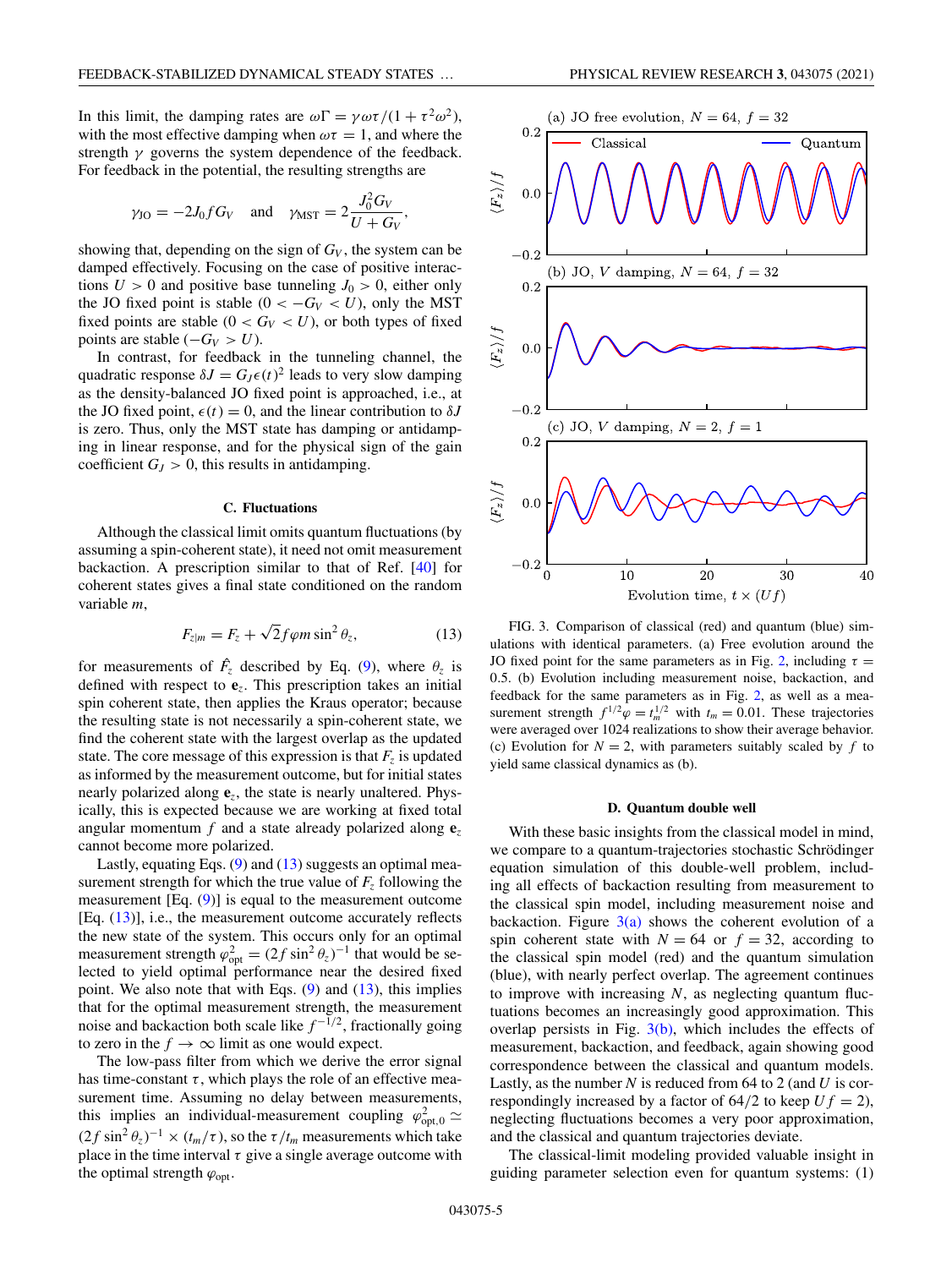<span id="page-5-0"></span>feedback can change the dynamical steady state by introducing effective potentials and (2) the optimal filter time  $\tau$ is inversely proportional to the dynamical timescale of excitations in the measurement channel. A basic intuition for the latter point comes from a continuously monitored classical harmonic oscillator. The measured position converts into knowledge of momentum one-quarter period later, allowing a time-delayed feedback force to reduce that known velocity. In the present case,  $\tau$  in the low-pass filter gives the same outcome by introducing a phase shift for signals with angular frequency  $\gtrsim 1/\tau$ . We certainly expect that more complex filters, proportional-integral-differential or Kalman [\[78\]](#page-11-0) filters, for example, would give improved performance.

# **III. EXTENDED LATTICE**

In this section, we extend our analysis to the case of small one-dimensional Bose-Hubbard chains. Unlike the case of two sites, there is no angular momentum map and the appropriate mean-field description is a discrete Gross-Pitaevskii equation, similar to that discussed in Refs. [\[40,41\]](#page-10-0). Here, we focus on the quantum region by considering states with mean densities of just a few particles per site and studying the system's behavior numerically using a quantum trajectories approach [\[86–88\]](#page-11-0). Correspondingly, the fluctuations in all figures are a result of sampling error. We will also consider a range of target density distributions, in which the error signal derives from the difference between the observation and the target. Throughout, we will express everything in units where the interaction strength  $U = 1$ . Recent closely related work investigates preparing similar Mott-like states via global measurements rather than the local measurements considered here [\[39\]](#page-10-0).

#### **A. Feedback models**

We consider two possible tunneling feedback schemes. The first is the nearest-neighbor approach introduced in Eq. [\(5\)](#page-2-0). The second, the imbalance approach, uses highly nonlocal information, and relies instead on imbalances between the left and right sides of the system. For the double-well system considered earlier, these two schemes are identical. The tunneling strengths are, respectively,

$$
J_j(t) = G |[\epsilon_j(t) - \epsilon_{j+1}(t)] - [N_j - N_{j+1}]^2,
$$
 (14)

$$
J_j(t) = G |[\epsilon_{j,L}(t) - \epsilon_{j,R}(t)] - [N_{j,L} - N_{j,R}]|^2, \qquad (15)
$$

where

$$
N_{j,L} = \sum_{k \le j} N_k, \quad N_{j,R} = \sum_{k > j} N_k,
$$
  

$$
\epsilon_{j,L} = \sum_{k \le j} \epsilon_k, \quad \epsilon_{j,R} = \sum_{k > j} \epsilon_k,
$$
 (16)

and  $N_i$  indicates the target occupation number of site  $j$ . Since the tunneling strength without feedback is  $J_0 = 0$  and measurement occurs in the number basis, this means that the target state  $|N_1N_2 \cdots \rangle$  will be an evolution-free fixed point in the absence of feedback induced by noise from the measurements. Given the structure of the imbalance approach, which entails



FIG. 4. Average overlap  $|\langle \psi_2 | \psi(T) \rangle|^2$  for different values of *G* and  $\kappa$  for the nearest-neighbor approach using 256 trajectories.

separating the system into left and right sides, we will consider open boundary conditions when discussing state preparation.

The purpose of the imbalance approach is to take advantage of the global knowledge of the target state, knowledge that is not used in the nearest-neighbor approach. For example, consider the scenario in which the target state is  $|43210\rangle$  and the system is in the state  $|04321\rangle$ . In this case, the nearestneighbor approach will only initially turn on the tunneling between the first two sites and gradually turn on the other tunneling terms from left to right as the bosons move to the left. In contrast, the imbalance approach will turn on all tunneling terms and begin to transfer atoms from the right side of the system to the left. However, the use of this more global knowledge comes at a cost to the feedback uncertainty. Since  $\epsilon_{i,L/R}$  involves a sum of *N* different measurement records, the resulting uncertainty will be enhanced by a factor of  $\sqrt{N}$ . As a result, there is a trade-off between using global knowledge and the uncertainty in the feedback. Finally, we will discuss these two feedback approaches in terms of a continuous measurement rate  $\kappa$ , where  $\varphi \equiv \sqrt{2\kappa t_m}$  and we use  $t_m = 0.01$  in our numerical simulations.

## **B. State preparation**

We compare the performance of these two approaches for three different target states:  $\psi_1 = |11111\rangle$ ,  $\psi_2 = |20202\rangle$ , and  $\psi_3 = |30003\rangle$ . We fix the filter time  $\tau = 0.3$  and the evolution time  $T = 10 + \tau$  [\[89\]](#page-11-0) in units of  $U^{-1}$  and examine the behavior of the final target state overlap  $|\langle \psi_i | \psi(T) \rangle|^2$  as a function of  $\kappa$  and *G*. For each trajectory, we initialize the system in a Haar random state. While we could consider the steady-state behavior of this system, from the perspective of creating a target state in a physical system, it is more useful to consider the finite-time behavior.

Figure 4 illustrates the target state overlap for  $\psi_2$  at different values of  $\kappa$  and  $G$  using the nearest-neighbor approach. The behavior for other target states and the imbalance approach are qualitatively similar. For all values of the measurement strength  $\kappa$ , we see that there is an optimal choice of the gain *G* for which the overlap is maximized. This optimal value of the gain represents a balance between the need to direct the system to the desired target state quickly and the fact that measurement uncertainty can lead to errors in the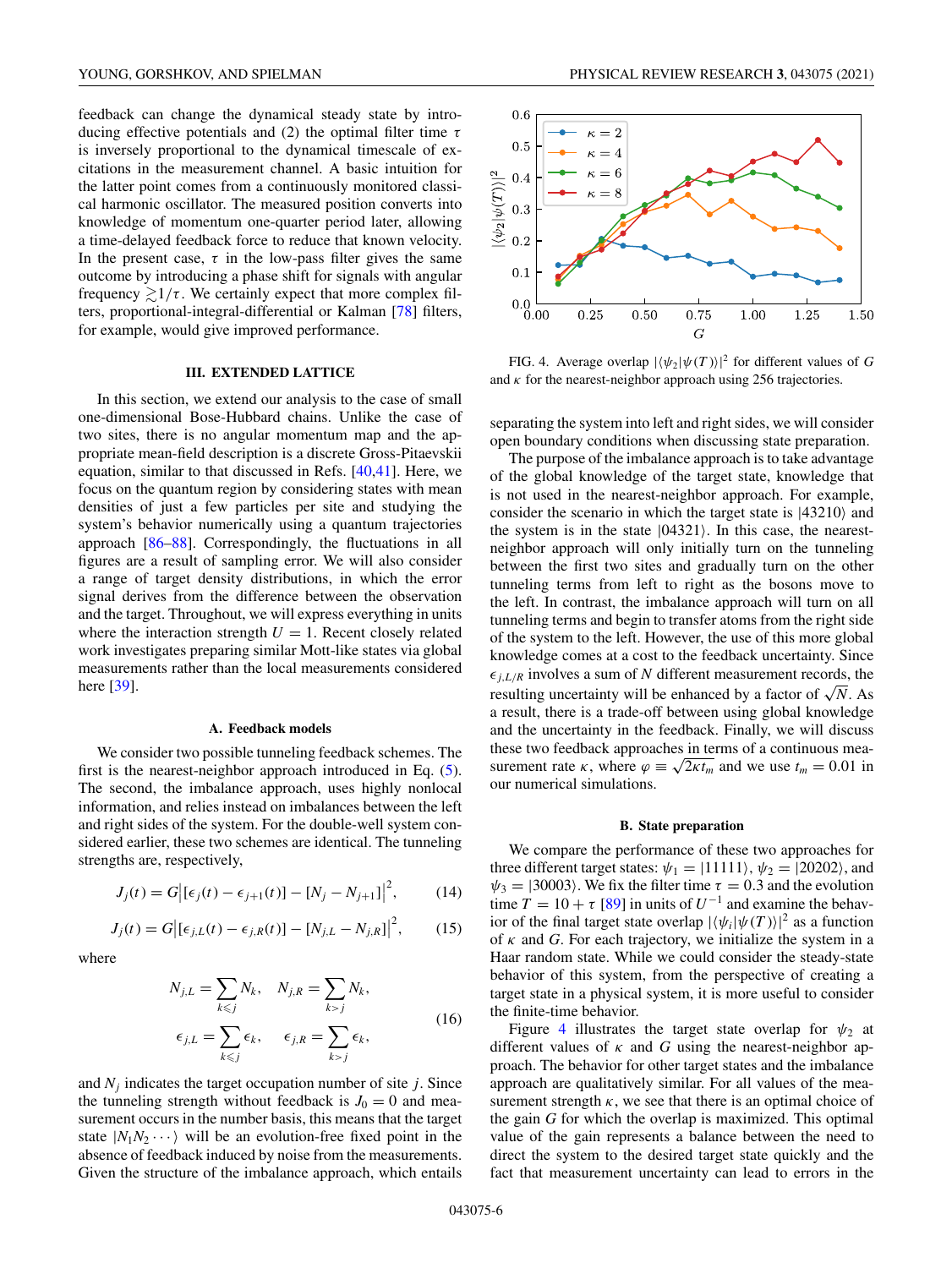

FIG. 5. Optimal behavior of the two feedback approaches using 2048 trajectories for each data point except for the nearest-neighbor approach for  $\psi_3$ , which uses 4096 trajectories. (a) Optimal gain  $G_{\text{opt}}$ as a function of  $\kappa$ . (b) Optimal target state overlap as a function of  $\kappa$ . The solid (dotted) lines correspond to the nearest-neighbor (imbalance) approach. Blue, red, and tan lines correspond to  $\psi_T$  $\psi_1, \psi_2, \psi_3$ , respectively.

application of the feedback. We identify the optimal value of the gain and the corresponding target state overlap for the different target states and measurement strengths in Fig. 5. Several trends can be identified in the optimal feedback behavior.

The first trend is that the optimal gain grows linearly with the measurement strength. This reflects the fact that stronger measurements correspond to more accurate knowledge of the system's state, so the system can be more strongly driven to the target state without making errors due to the measurement uncertainty. Additionally, the gain must increase with the measurement strength to avoid quantum Zeno effects, i.e., the dynamics due to the feedback must become sufficiently fast so the repeated weak measurements do not effectively become a strong measurement before the system can evolve coherently.

The second trend is that optimal gain is larger for the nearest-neighbor approach than the imbalance approach. This is most likely a result of the fact that the uncertainty is larger for the imbalance approach. Since the imbalance approach uses five measurements for each tunneling link while the nearest-neighbor approach uses two, the relative uncertainties in the tunneling strength differ by roughly a factor of 2.5 [\[90\]](#page-11-0), which is consistent with the observed behavior.

The third trend is that for the parameters and target states considered, the imbalance approach performs much better than the nearest-neighbor approach. The nearest-neighbor



FIG. 6. Average overlap  $|\langle \psi_{\text{T}} | \psi(T) \rangle|^2$  for different values of *G* when the initial states are close to the target state using 4096 trajectories. The solid (dotted) lines correspond to the nearest-neighbor (imbalance) approach. Blue, red, and tan lines correspond to  $\psi_T =$  $\psi_1, \psi_2, \psi_3$ , respectively.

approach performs better the more homogeneous the target state is. However, this begins to change at lower values of the measurement strength, where the target state overlap sharply begins to fall. This is a consequence of the fact that, at sufficiently small measurement strengths, the uncertainty in the measurement—and therefore the feedback signal—overwhelms the useful information. Since the imbalance approach involves more measurements, this behavior occurs earlier than for the nearest-neighbor approach.

#### **C. Nearby state preparation**

For larger systems, the effect of the increased uncertainty that comes with the imbalance approach becomes far more important. A natural approach to avoid this issue is to use a more hierarchical approach to the application of feedback. When the system starts initially far from the desired target state, a more global approach to feedback should be used. As the system gets closer to the target state, according to the measurement record, then increasingly local feedback approaches can be used.

While the systems we can consider numerically are too small to apply such a hierarchical feedback approach, we can explore how the performance of the two feedback approaches can change if the system is already closer to the target state. To do so, we consider initial states whose only difference from the target state is that a single boson has been moved one site away. Additionally, we allow the feedback to be applied for only one unit of time after the initialization of the measurement record (which requires time  $\tau$ ), reflecting the fact that the local feedback would be applied for a shorter time in this hierarchical approach. The results of our numerics are shown in Fig. 6 for  $\kappa = U$ , demonstrating that the nearestneighbor approach performs better when the system is already close to the desired state due to the reduced uncertainty in the feedback. Note that this is in spite of the fact that the nearest-neighbor approach will initially turn on three coupling terms while the imbalance approach will turn on only one in the absence of measurement uncertainty.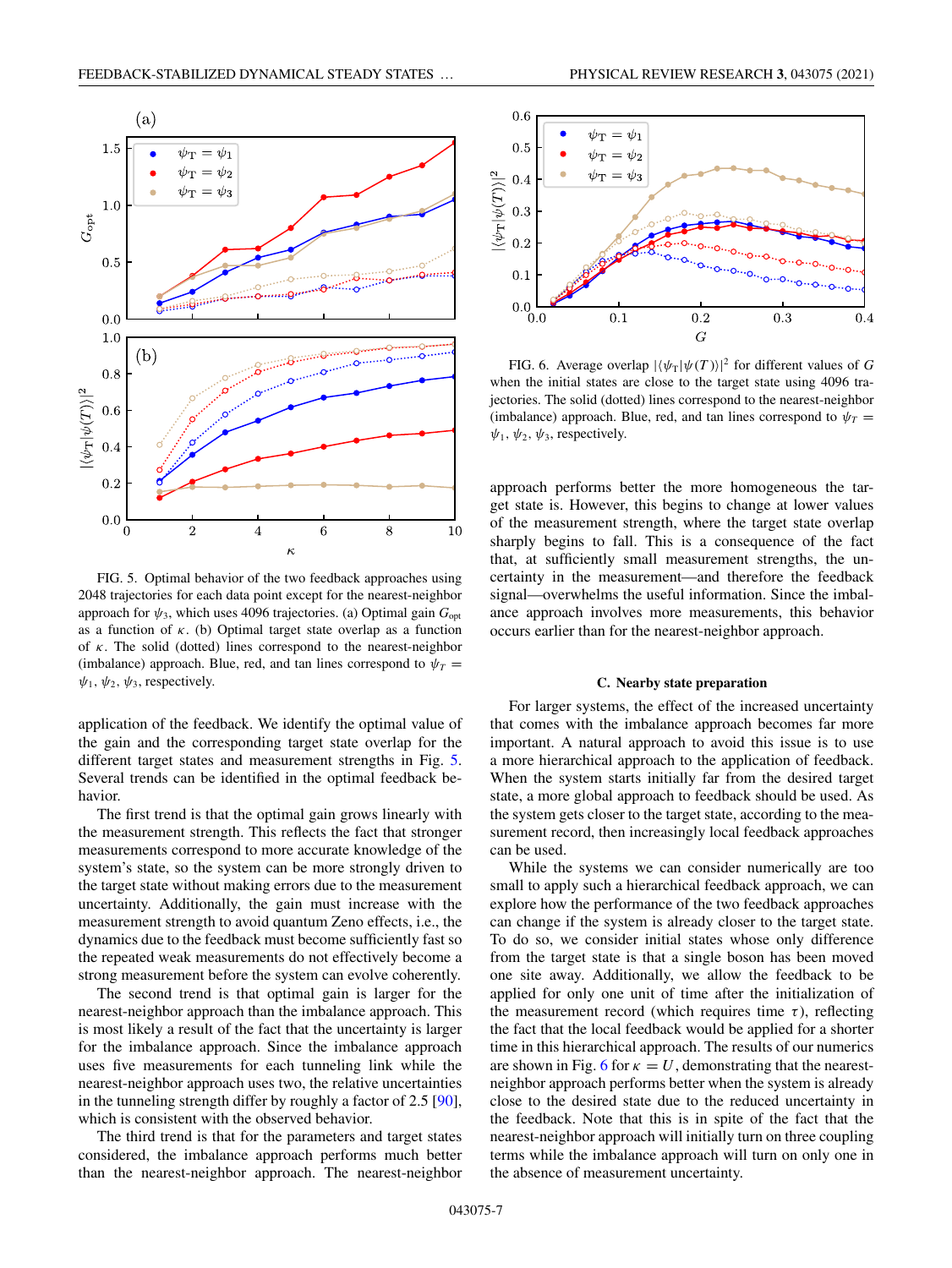<span id="page-7-0"></span>

FIG. 7. Solid blue line shows tunneling feedback used for symmetry-breaking transition as a function of  $\delta \epsilon_i$ . Red dotted lines correspond to the feedback used in the state preparation section, with the left (right) curve corresponding to the target state  $|020202\rangle$  $(|202020\rangle)$ .

## **D. Symmetry-breaking transition**

The emergence of phase transitions via feedback has been investigated in a variety of diverse contexts [\[41–49\]](#page-10-0), and here we explore a symmetry-breaking transition in an extended Hubbard chain. To observe this, we will consider a six-site lattice with periodic boundaries whose tunneling feedback drives the system toward the states  $|202020\rangle$  or  $|020202\rangle$ . Due to the periodic boundary conditions and type of symmetry breaking, the left-right imbalance approach is not applicable, so we consider a generalization of the nearest-neighbor feedback. In particular, the tunneling feedback is

$$
J_j(t) = \frac{G}{16}(1 + 2e^{-\delta \epsilon_j^2})(\delta \epsilon_j - 2)^2 (\delta \epsilon_j + 2)^2, \quad (17a)
$$

$$
\delta \epsilon_j = [\epsilon_j(t) - \epsilon_{j+1}(t)], \qquad (17b)
$$

with  $\epsilon_7 \equiv \epsilon_1$ . This is essentially a product of the tunneling feedback in Eq. [\(15\)](#page-5-0) for  $N_i - N_{i+1} = \pm 2$ . The Gaussian term is included to increase the tunneling for  $\epsilon_j - \epsilon_{j+1} \approx 0$  compared to just the quartic potential so it is comparable to the corresponding tunneling when only one of the two aforementioned states is a target state. This will serve as a barrier which hinders the system from moving from  $|202020\rangle$  to  $|020202\rangle$ and vice versa (see Fig. 7).

An additional important feature to note for this choice of feedback is that these are not the only two states which will lead to small tunneling. States of the form  $|024200\rangle$  can also be relatively stable. While there is one pair of sites with large tunneling, this pair of sites has no bosons, so the large hopping is not sufficient on its own to change the state. However, there are two factors that can make such states unfavorable. The first is that the creation of these states requires four bosons on a single site, which is energetically unfavorable. The second is that once measurement-induced fluctuations cause one of the bosons at sites with two bosons to move into an empty site, the boson will quickly move to the next site.

To investigate the symmetry-breaking behavior of this feedback, we consider the behavior of the steady-state density matrix  $\rho_{ss}$  for fixed  $\kappa$  as a function of *G*, which we obtain



FIG. 8. Twenty smallest effective energies of steady-state  $H_{ss}$  as a function of *G*. Eigenvalues are calculated after symmetrizing ρ*ss* with respect to translations and reflections, leading to degeneracy for states related through these symmetries; quantitatively similar behavior emerges without symmetrization, although the eigenvalues are no longer as degenerate. The orange dots are doubly degenerate and correspond approximately to |202020, |020202, with the strongest overlap occurring for the larger gaps. For  $G < .5U$ ,  $\rho_{ss}$ is averaged over 128 trajectories from  $t = 100U^{-1}$  to  $t = 400U^{-1}$ . For  $G \geq 0.5U$ ,  $\rho_{ss}$  is averaged over 32 trajectories from  $t = 20U^{-1}$ to  $t = 320U^{-1}$ . The initial time delay for averaging ensures that the system has relaxed to the steady state.

via a combination of ensemble and ergodic averaging. Additionally, we define an effective Hamiltonian  $H_{ss}$  according to  $e^{-H_{ss}} \equiv \rho_{ss}$ . In analogy to equilibrium systems, a symmetrybreaking phase will occur when the two lowest energy levels of *Hss* become gapped from the rest of the spectrum. In terms of ρ*ss*, the two corresponding states will have a much larger probability than the rest of the eigenstates, and the gap in *Hss* describes the exponential suppression in probability of these other eigenstates. Hence, in the absence of a gap, no particular configuration is favored, and the system appears disordered.

Figure 8 plots the eigenvalues of  $H_{ss}$  as a function of G for  $\kappa = 5U$  using the initial state  $\psi(0) = |111111\rangle$ , which will prefer both symmetry-breaking states equally, although we expect the same steady state for Haar random initial states. We see that an effective gap opens for a range of *G*, with two effective energies much smaller than the rest. As expected, these two eigenvectors correspond approximately to |202020 and |020202, while the other possible stable states (e.g., |024200) are not strongly occupied. Additionally, as this gap increases, the autocorrelation times increase, necessitating more sampling for larger gaps. This corresponds to the fact that when the system is in either of the two symmetry-broken states, the feedback makes it difficult to leave this state, so the system spends a long time in the same state, thus slowing down the ergodic sampling of  $\rho_{ss}$ . In the limit of large *G*, even small fluctuations will drastically modify  $J_i(t)$ , preventing the system from preferring any particular state and causing the gap to close.

As *G* is increased, this gap eventually closes and does not reopen. Physically, this is because in the limit of large *G*, the hopping becomes very large, so small fluctuations in the measurements lead to large fluctuations in the hopping,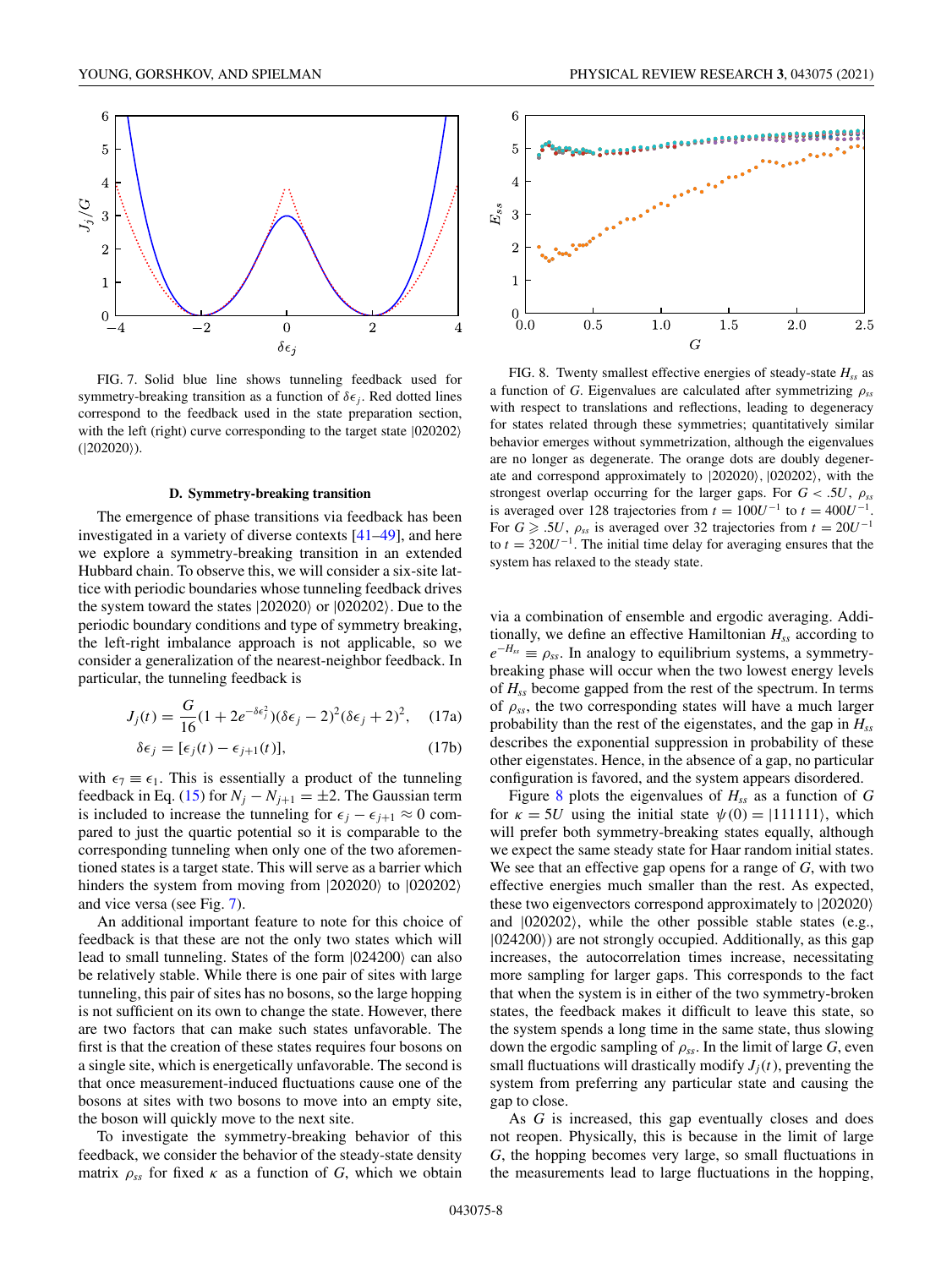preventing the system from preferring any given state. This is qualitatively similar to an infinite temperature limit in which no particular state is energetically preferred. In the limit of small *G*, the gap similarly closes because the measurement strength overwhelms the feedback, causing the system to relax to a random number state. The start of this closure can be observed in Fig. [8,](#page-7-0) although due to the quantum Zeno effect, identifying the steady state for smaller values of *G* becomes numerically prohibitive as it requires increasingly long relaxation times.

## **IV. OUTLOOK**

This paper combines concepts from many-body physics with the techniques of quantum control and feedback to create and characterize low-entropy many-body dynamical steady states. Creating such a dynamical steady state in the laboratory environment hinges on exploring the implication of experimental realities, for example: What are the consequences of imperfect detection? Of limited spatial resolution? What is the impact of limited feedback bandwidth? Real implementation must face these questions head-on.

From a foundational perspective, it remains to be seen if there exist dynamical steady states which are forbidden in associated thermal equilibrium systems. For example, nonreciprocal couplings can be realized using feedback, which can lead to rich nonequilibrium phenomena [\[91–94\]](#page-11-0). Alternatively, feedback that is nonlocal in time can be used to engineer non-Markovian baths even though the measurements themselves are Markovian. Similarly, even with local measurements of density, nonlocal feedback can emulate aspects of long-range potentials [\[37\]](#page-10-0). Stochastic descriptions such as ours can be reframed in terms of the so-called feedback master equation [\[95\]](#page-11-0), in which the time delay introduced by the low-pass filter introduces non-Markovian terms that cannot be described in a Lindblad form. This at least provides the opportunity for creating dynamics and steady states that are not achievable using realistic Lindblad terms. Moreover, even if the steady state may look thermal, its linear response may still violate the fluctuation-dissipation theorem [\[96,97\]](#page-11-0), indicating the persistence of nonequilibrium features. Additionally, new types of dynamics are possible when the bosons include a spin degree of freedom, such as quantum Zeno-like effects which can emerge if one spin state is subjected to stronger measurements than the other.

While we have demonstrated how the use of nonlocal feedback can be employed to prepare desired target states more efficiently than local feedback, this was done for the relatively simple case of Mott-like number states. An interesting next direction, then, is to consider preparing more complex states, such as superfluidlike states with long-range coherences. By adding density modulations through the use of nonlocal feedback as we did for the number states, this opens the possibility of preparing supersolid and supersolid-like states [\[98–101\]](#page-11-0). More broadly, this would provide further insight into how the use of measurement and feedback affects the ability to realize intrinsically quantum dynamics.

Although we have illustrated how a symmetry-breaking phase transition may in principal emerge due to measurement and feedback in a many-body quantum system, several open questions remain. Here, our analysis has been restricted to small 1D chains, so an important question is whether this corresponds to a phase transition in the thermodynamic limit. Even if it does not exist in 1D, an analogous transition may exist in higher-dimensional systems. Additionally, understanding the behavior of critical phenomena in these systems is another important direction, such as whether they are equivalent to a quantum phase transition, a classical phase transition, or something entirely different. In Ref. [\[46\]](#page-10-0), it was shown that in zero-dimensional systems, modifying the form of non-Markovian feedback can lead to changes in the critical exponents of the phase transition, so similar phenomena may arise in a many-body context as well.

A natural direction to explore to investigate these questions are measurement-induced phase transitions, which have been the subject of intense theoretical research in recent years and are defined by the scaling behavior of the entanglement entropy  $[102-118]$  $[102-118]$  with recent initial experimental evidence [\[119\]](#page-12-0). Aside from the key difference that these systems are not subject to feedback, these often involve coherent evolution defined by random unitary circuits and strong measurements, although similar behavior has been shown to emerge for weak measurements as well [\[114–118\]](#page-12-0). A natural question is how these phase transitions can be modified through different applications of feedback: Will the phase transition only shift or can qualitatively new physics emerge?

Another promising approach to exploring the above questions is to investigate the similarities that systems subject to measurement and feedback have with driven-dissipative systems, which are systems that are subjected to coherent drive and incoherent dissipation that have been studied extensively in a variety of contexts  $[1-12, 93, 120-136]$ . From an abstract standpoint, these two types of systems are very similar, with dissipation playing a role analogous to continuous measurements and drive playing a role analogous to the feedback. As a result, insights or techniques from studying one type of system can lead to insights in the other. For example, phase transitions in driven-dissipative systems have been studied extensively using a Keldysh-Schwinger and functional integral formalism [\[93](#page-11-0)[,122–131\]](#page-12-0), so it is important to explore how these same techniques can be applied to systems subject to measurement and feedback. Similarly, effective classical equilibrium criticality is observed generically in many driven-dissipative phase transitions [\[127–129\]](#page-12-0), with some important exceptions [\[93,](#page-11-0)[130–132\]](#page-12-0), so measurementfeedback systems may provide new avenues to realize novel forms of nonequilibrium criticality and quantum criticality. Moreover, recent research indicates that dissipative phase transitions and measurement-induced phase transitions need not coincide [\[136\]](#page-12-0), which means that measurement-feedback phase transitions may similarly lead to distinctive forms of criticality.

#### **ACKNOWLEDGMENTS**

We benefited greatly from conversations with H. M. Hurst, J. K. Thompson, J. Ye, L. Walker, R. Lena, A. Daley, L. P. García-Pintos, S. Guo, and E. Altuntas. We appreciate the careful reading from S. Lieu and D. Barberena. J.T.Y.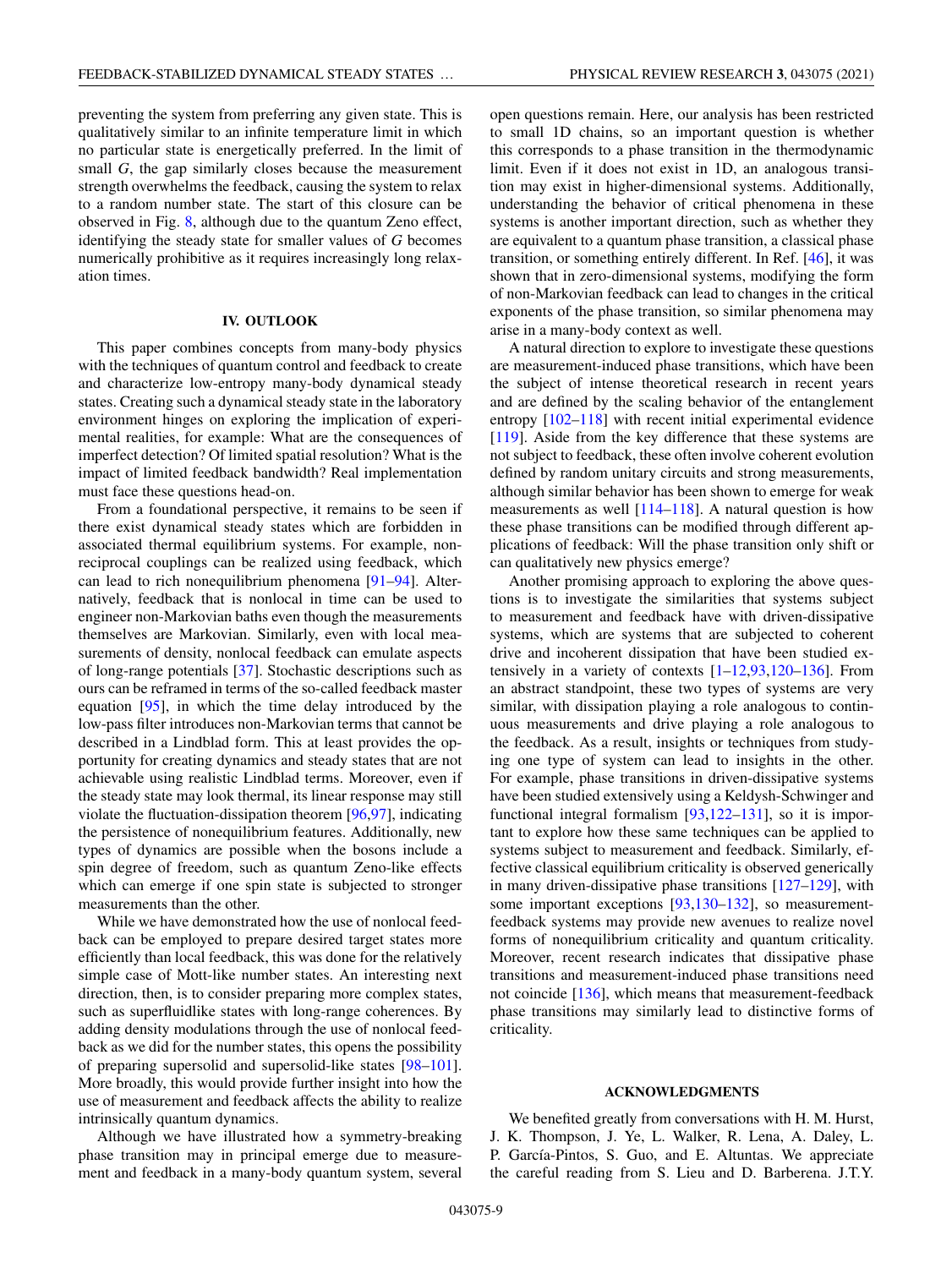- <span id="page-9-0"></span>[1] S. Diehl, A. Micheli, A. Kantian, B. Kraus, H. P. Büchler, and P. Zoller, Quantum states and phases in driven open quantum systems with cold atoms, Nat. Phys. **4**[, 878 \(2008\).](https://doi.org/10.1038/nphys1073)
- [2] M. H. Szymańska, J. Keeling, and P. B. Littlewood, Meanfield theory and fluctuation spectrum of a pumped decaying Bose-Fermi system across the quantum condensation transition, Phys. Rev. B **75**[, 195331 \(2007\).](https://doi.org/10.1103/PhysRevB.75.195331)
- [3] W. Yi, S. Diehl, A. J. Daley, and P. Zoller, Driven-dissipative many-body pairing states for cold fermionic atoms in an optical lattice, New J. Phys. **14**[, 055002 \(2012\).](https://doi.org/10.1088/1367-2630/14/5/055002)
- [4] C.-E. Bardyn, M. A. Baranov, C. V. Kraus, E. Rico, A. Imamoğlu, P. Zoller, and S. Diehl, Topology by dissipation, New J. Phys. **15**[, 085001 \(2013\).](https://doi.org/10.1088/1367-2630/15/8/085001)
- [5] K. Baumann, C. Guerlin, F. Brennecke, and T. Esslinger, Dicke quantum phase transition with a superfluid gas in an optical cavity, [Nature \(London\)](https://doi.org/10.1038/nature09009) **464**, 1301 (2010).
- [6] C. Carr, R. Ritter, C. G. Wade, C. S. Adams, and K. J. Weatherill, Nonequilibrium Phase Transition in a Dilute Rydberg Ensemble, Phys. Rev. Lett. **111**[, 113901 \(2013\).](https://doi.org/10.1103/PhysRevLett.111.113901)
- [7] N. Malossi, M. M. Valado, S. Scotto, P. Huillery, P. Pillet, D. Ciampini, E. Arimondo, and O. Morsch, Full Counting Statistics and Phase Diagram of a Dissipative Rydberg Gas, Phys. Rev. Lett. **113**[, 023006 \(2014\).](https://doi.org/10.1103/PhysRevLett.113.023006)
- [8] J. Jin, A. Biella, O. Viyuela, L. Mazza, J. Keeling, R. Fazio, and D. Rossini, Cluster Mean-Field Approach to the Steady-[State Phase Diagram of Dissipative Spin Systems,](https://doi.org/10.1103/PhysRevX.6.031011) Phys. Rev. X **6**, 031011 (2016).
- [9] S. R. K. Rodriguez, W. Casteels, F. Storme, N. Carlon Zambon, I. Sagnes, L. Le Gratiet, E. Galopin, A. Lemaître, A. Amo, C. Ciuti, and J. Bloch, Probing a Dissipative Phase [Transition Via Dynamical Optical Hysteresis,](https://doi.org/10.1103/PhysRevLett.118.247402) Phys. Rev. Lett. **118**, 247402 (2017).
- [10] M. Fitzpatrick, N. M. Sundaresan, A. C. Y. Li, J. Koch, and A. A. Houck, Observation of a Dissipative Phase Transition [in a One-Dimensional Circuit QED Lattice,](https://doi.org/10.1103/PhysRevX.7.011016) Phys. Rev. X **7**, 011016 (2017).
- [11] N. Dogra, M. Landini, K. Kroeger, L. Hruby, T. Donner, and T. Esslinger, Dissipation-induced structural instability [and chiral dynamics in a quantum gas,](https://doi.org/10.1126/science.aaw4465) Science **366**, 1496 (2019).
- [12] O. Scarlatella, A. A. Clerk, R. Fazio, and M. Schiró, Dynamical Mean-Field Theory for Markovian Open Quantum Many-Body Systems, Phys. Rev. X **11**[, 031018 \(2021\).](https://doi.org/10.1103/PhysRevX.11.031018)
- [13] A. C. Cassidy, C. W. Clark, and M. Rigol, Generalized Ther[malization in an Integrable Lattice System,](https://doi.org/10.1103/PhysRevLett.106.140405) Phys. Rev. Lett. **106**, 140405 (2011).
- [14] T. Langen, S. Erne, R. Geiger, B. Rauer, T. Schweigler, M. Kuhnert, W. Rohringer, I. E. Mazets, T. Gasenzer, and J. Schmiedmayer, Experimental observation of a generalized Gibbs ensemble, Science **348**[, 207 \(2015\).](https://doi.org/10.1126/science.1257026)
- [15] E. Ilievski, M. Medenjak, T. Prosen, and L. Zadnik, Quasilocal [charges in integrable lattice systems,](https://doi.org/10.1088/1742-5468/2016/06/064008) J. Stat. Mech.: Theory Exp. (2016) 064008.

Research in Quantum Computing program (Award No. DE-SC0020312), and DoE ASCR Quantum Testbed Pathfinder program (Award No. DE-SC0019040). This work was supported by NIST. Analysis was performed in part on the NIST Raritan HPC cluster.

- [16] P. Calabrese, F. H. L. Essler, and G. Mussardo, Introduction to ['quantum integrability in out of equilibrium systems',](https://doi.org/10.1088/1742-5468/2016/06/064001) J. Stat. Mech.: Theory Exp. (2016) 064001.
- [17] L. Vidmar and M. Rigol, Generalized Gibbs ensemble in integrable lattice models, [J. Stat. Mech.: Theory Exp. \(2016\)](https://doi.org/10.1088/1742-5468/2016/06/064007) 064007.
- [18] T. Mori, T. N. Ikeda, E. Kaminishi, and M. Ueda, Thermalization and prethermalization in isolated quantum systems: A theoretical overview, [J. Phys. B: At., Mol. Opt. Phys.](https://doi.org/10.1088/1361-6455/aabcdf) **51**, 112001 (2018).
- [19] T. Kinoshita, T. Wenger, and D. S. Weiss, A quantum Newton's cradle, [Nature \(London\)](https://doi.org/10.1038/nature04693) **440**, 900 (2006).
- [20] M. Gring, M. Kuhnert, T. Langen, T. Kitagawa, B. Rauer, M. Schreitl, I. Mazets, D. A. Smith, E. Demler, and J. Schmiedmayer, Relaxation and prethermalization in an isolated quantum system, Science **337**[, 1318 \(2012\).](https://doi.org/10.1126/science.1224953)
- [21] Y. Tang, W. Kao, K.-Y. Li, S. Seo, K. Mallayya, M. Rigol, S. Gopalakrishnan, and B. L. Lev, Thermalization Near integra[bility in a Dipolar Quantum Newton's Cradle,](https://doi.org/10.1103/PhysRevX.8.021030) Phys. Rev. X **8**, 021030 (2018).
- [22] W. Wu, B. Ellman, T. F. Rosenbaum, G. Aeppli, and D. H. [Reich, From Classical to Quantum Glass,](https://doi.org/10.1103/PhysRevLett.67.2076) Phys. Rev. Lett. **67**, 2076 (1991).
- [23] S. Gopalakrishnan, B. L. Lev, and P. M. Goldbart, Frustration and Glassiness in Spin Models with Cavity-Mediated Interactions, Phys. Rev. Lett. **107**[, 277201 \(2011\).](https://doi.org/10.1103/PhysRevLett.107.277201)
- [24] E. Altman and R. Vosk, Universal dynamics and renormal[ization in many-body-localized systems,](https://doi.org/10.1146/annurev-conmatphys-031214-014701) Annu. Rev. Condens. Matter Phys. **6**, 383 (2015).
- [25] R. Nandkishore and D. A. Huse, Many-body localization and [thermalization in quantum statistical mechanics,](https://doi.org/10.1146/annurev-conmatphys-031214-014726) Annu. Rev. Condens. Matter Phys. **6**, 15 (2015).
- [26] C. Gogolin and J. Eisert, Equilibration, thermalisation, and the emergence of statistical mechanics in closed quantum systems, [Rep. Prog. Phys.](https://doi.org/10.1088/0034-4885/79/5/056001) **79**, 056001 (2016).
- [27] F. Alet and N. Laflorencie, Many-body localization: An [introduction and selected topics,](https://doi.org/10.1016/j.crhy.2018.03.003) C. R. Phys. **19**, 498 (2018).
- [28] D. A. Abanin, E. Altman, I. Bloch, and M. Serbyn, Colloquium: Many-body localization, thermalization, and entanglement, [Rev. Mod. Phys.](https://doi.org/10.1103/RevModPhys.91.021001) **91**, 021001 (2019).
- [29] M. Schreiber, S. S. Hodgman, P. Bordia, H. P. Luschen, M. H. Fischer, R. Vosk, E. Altman, U. Schneider, and I. Bloch, Observation of many-body localization of interacting fermions in a quasirandom optical lattice, Science **349**[, 842 \(2015\).](https://doi.org/10.1126/science.aaa7432)
- [30] J.-y. Choi, S. Hild, J. Zeiher, P. Schauß, A. Rubio-Abadal, T. Yefsah, V. Khemani, D. A. Huse, I. Bloch, and C. Gross, Exploring the many-body localization transition in two dimensions, Science **352**[, 1547 \(2016\).](https://doi.org/10.1126/science.aaf8834)
- [31] J. Smith, A. Lee, P. Richerme, B. Neyenhuis, P. W. Hess, P. Hauke, M. Heyl, D. A. Huse, and C. Monroe, Many-body localization in a quantum simulator with programmable random disorder, Nat. Phys. **12**[, 907 \(2016\).](https://doi.org/10.1038/nphys3783)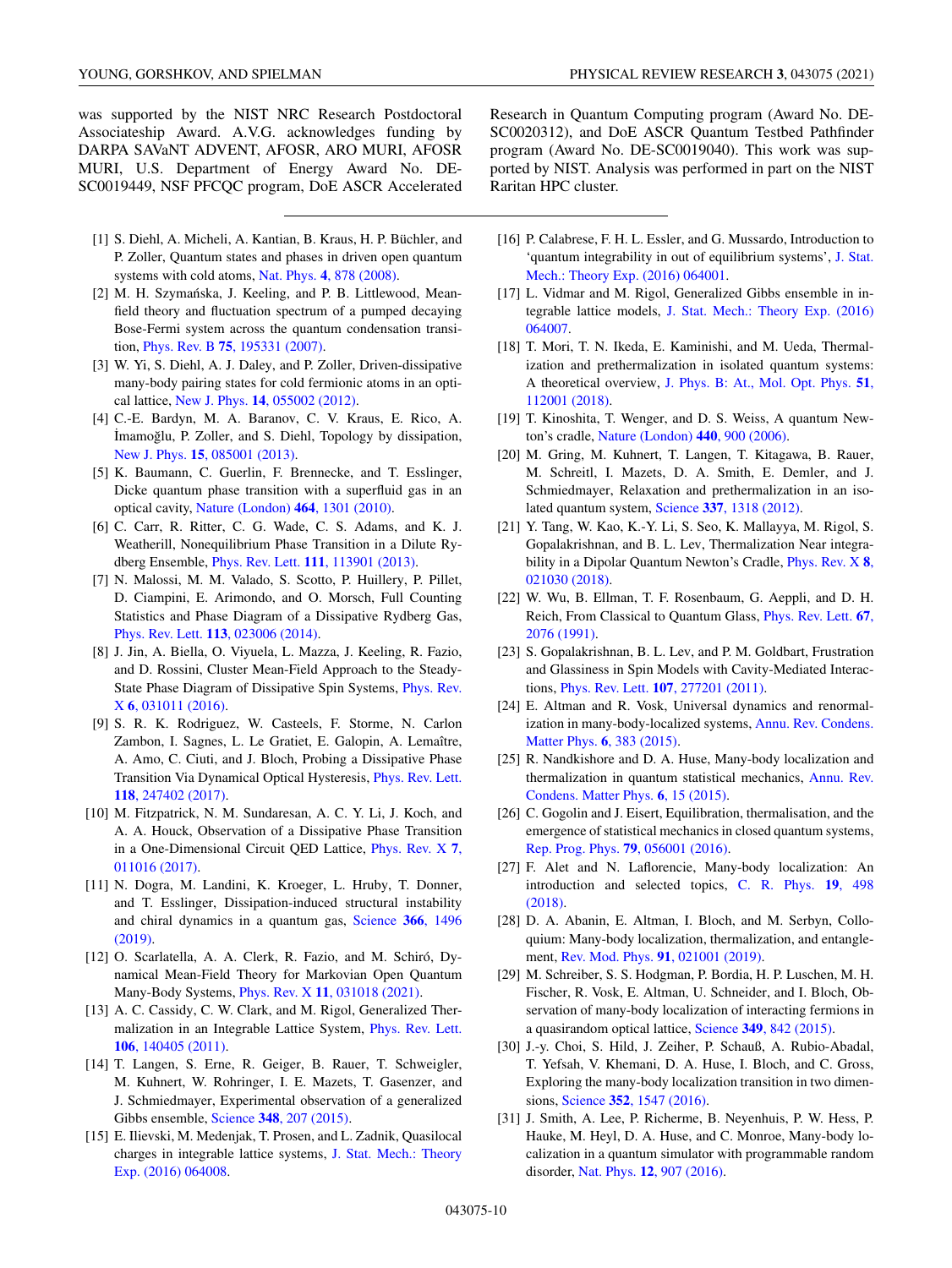- <span id="page-10-0"></span>[32] P. Roushan, C. Neill, J. Tangpanitanon, V. M. Bastidas, A. Megrant, R. Barends, Y. Chen, Z. Chen, B. Chiaro, A. Dunsworth, A. Fowler, B. Foxen, M. Giustina, E. Jeffrey, J. Kelly, E. Lucero, J. Mutus, M. Neeley, C. Quintana, D. Sank, A. Vainsencher, J. Wenner, T. White, H. Neven, D. G. Angelakis, and J. Martinis, Spectroscopic signatures of localization with interacting photons in superconducting qubits, Science **358**[, 1175 \(2017\).](https://doi.org/10.1126/science.aao1401)
- [33] Q. Guo, C. Cheng, Z.-H. S. Z. Song, H. Li, Z. Wang, W. Ren, H. Dong, D. Zheng, Y.-R. Zhang, R. Mondaini, H. Fan, and H. Wang, Observation of energy-resolved many-body localization, Nat. Phys. **17**[, 234 \(2021\).](https://doi.org/10.1038/s41567-020-1035-1)
- [34] S. Lloyd and Jean-Jacques E. Slotine, Quantum feedback with weak measurements, Phys. Rev. A **62**[, 012307 \(2000\).](https://doi.org/10.1103/PhysRevA.62.012307)
- [35] L. K. Thomsen, S. Mancini, and H. M. Wiseman, Spin [squeezing via quantum feedback,](https://doi.org/10.1103/PhysRevA.65.061801) Phys. Rev. A **65**, 061801(R) (2002).
- [36] A. Shankar, G. P. Greve, B. Wu, J. K. Thompson, and M. Holland, Continuous Real-Time Tracking of a Quantum Phase [Below the Standard Quantum Limit,](https://doi.org/10.1103/PhysRevLett.122.233602) Phys. Rev. Lett. **122**, 233602 (2019).
- [37] C. A. Muschik, K. Hammerer, E. S. Polzik, and I. J. Cirac, Quantum Teleportation of Dynamics and Effective Interac[tions Between Remote Systems,](https://doi.org/10.1103/PhysRevLett.111.020501) Phys. Rev. Lett. **111**, 020501 (2013).
- [38] M. H. Muñoz-Arias, P. M. Poggi, P. S. Jessen, and I. H. Deutsch, Simulating Nonlinear Dynamics of Collective Spins [Via Quantum Measurement and Feedback,](https://doi.org/10.1103/PhysRevLett.124.110503) Phys. Rev. Lett. **124**, 110503 (2020).
- [39] L.-N. Wu and A. Eckardt, Cooling and state preparation in an optical lattice via Markovian feedback control, [arXiv:2106.03883.](http://arxiv.org/abs/arXiv:2106.03883)
- [40] H. M. Hurst and I. B. Spielman, Measurement-induced dynamics and stabilization of spinor-condensate domain walls, Phys. Rev. A **99**[, 053612 \(2019\).](https://doi.org/10.1103/PhysRevA.99.053612)
- [41] H. M. Hurst, S. Guo, and I. B. Spielman, Feedback induced [magnetic phases in binary Bose-Einstein condensates,](https://doi.org/10.1103/PhysRevResearch.2.043325) Phys. Rev. Research **2**, 043325 (2020).
- [42] A. L. Grimsmo, A. S. Parkins, and B.-S. Skagerstam, Rapid steady-state convergence for quantum systems using timedelayed feedback control, New J. Phys. **16**[, 065004 \(2014\).](https://doi.org/10.1088/1367-2630/16/6/065004)
- [43] W. Kopylov, C. Emary, E. Schöll, and T. Brandes, Timedelayed feedback control of the Dicke–Hepp–Lieb superra[diant quantum phase transition,](https://doi.org/10.1088/1367-2630/17/1/013040) New J. Phys. **17**, 013040 (2015).
- [44] G. Mazzucchi, S. F. Caballero-Benitez, D. A. Ivanov, and I. B. Mekhov, Quantum optical feedback control for creating strong correlations in many-body systems, Optica **3**[, 1213 \(2016\).](https://doi.org/10.1364/OPTICA.3.001213)
- [45] M. H. Muñoz-Arias, I. H. Deutsch, P. S. Jessen, and P. M. Poggi, Simulation of the complex dynamics of mean-field *p*-spin models using measurement-based quantum feedback control, Phys. Rev. A **102**[, 022610 \(2020\).](https://doi.org/10.1103/PhysRevA.102.022610)
- [46] D. A. Ivanov, T. Y. Ivanova, S. F. Caballero-Benitez, and I. B. Mekhov, Feedback-Induced Quantum Phase Transitions [Using Weak Measurements,](https://doi.org/10.1103/PhysRevLett.124.010603) Phys. Rev. Lett. **124**, 010603 (2020).
- [47] K. Kroeger, N. Dogra, R. Rosa-Medina, M. Paluch, F. Ferri, T. Donner, and T. Esslinger, Continuous feedback on a quantum [gas coupled to an optical cavity,](https://doi.org/10.1088/1367-2630/ab73cc) New J. Phys. **22**, 033020 (2020).
- [48] D. A. Ivanov, T. Y. Ivanova, S. F. Caballero-Benitez, and I. B. Mekhov, Cavityless self-organization of ultracold atoms due [to the feedback-induced phase transition,](https://doi.org/10.1038/s41598-020-67280-3) Sci. Rep. **10**, 10550 (2020).
- [49] D. A. Ivanov, T. Y. Ivanova, S. F. Caballero-Benitez, and I. B. Mekhov, Tuning the universality class of phase transitions by [feedback: Open quantum systems beyond dissipation,](https://doi.org/10.1103/PhysRevA.104.033719) Phys. Rev. A **104**, 033719 (2021).
- [50] W. Happer, Optical pumping, [Rev. Mod. Phys.](https://doi.org/10.1103/RevModPhys.44.169) **44**, 169 (1972).
- [51] P. D. Lett, R. N. Watts, C. I. Westbrook, W. D. Phillips, P. L. Gould, and H. J. Metcalf, Observation of Atoms Laser Cooled Below the Doppler Limit, [Phys. Rev. Lett.](https://doi.org/10.1103/PhysRevLett.61.169) **61**, 169 (1988).
- [52] P. W. Shor, Scheme for reducing decoherence in quantum computer memory, Phys. Rev. A **52**[, R2493 \(1995\).](https://doi.org/10.1103/PhysRevA.52.R2493)
- [53] B. M. Terhal, Quantum error correction for quantum memories, [Rev. Mod. Phys.](https://doi.org/10.1103/RevModPhys.87.307) **87**, 307 (2015).
- [54] S. J. Devitt, W. J. Munro, and K. Nemoto, Quantum error correction for beginners, [Rep. Prog. Phys.](https://doi.org/10.1088/0034-4885/76/7/076001) **76**, 076001 (2013).
- [55] V. Giovannetti, S. Lloyd, and L. Maccone, Advances in quantum metrology, [Nat. Photonics](https://doi.org/10.1038/nphoton.2011.35) **5**, 222 (2011).
- [56] C. L. Degen, F. Reinhard, and P. Cappellaro, Quantum sensing, [Rev. Mod. Phys.](https://doi.org/10.1103/RevModPhys.89.035002) **89**, 035002 (2017).
- [57] [D. F. Walls, Squeezed states of light,](https://doi.org/10.1038/306141a0) Nature (London) **306**, 141 (1983).
- [58] [M. Kitagawa and M. Ueda, Squeezed spin states,](https://doi.org/10.1103/PhysRevA.47.5138) Phys. Rev. A **47**, 5138 (1993).
- [59] M. H. Schleier-Smith, I. D. Leroux, and V. Vuletić, States of an Ensemble of Two-Level Atoms with Reduced Quantum Uncertainty, Phys. Rev. Lett. **104**[, 073604 \(2010\).](https://doi.org/10.1103/PhysRevLett.104.073604)
- [60] O. Hosten, N. J. Engelsen, R. Krishnakumar, and M. A. Kasevich, Measurement noise 100 times lower than the [quantum-projection limit using entangled atoms,](https://doi.org/10.1038/nature16176) Nature (London) **529**, 505 (2016).
- [61] K. C. Cox, G. P. Greve, J. M. Weiner, and J. K. Thompson, Deterministic Squeezed States with Collective Measurements and Feedback, Phys. Rev. Lett. **116**[, 093602 \(2016\).](https://doi.org/10.1103/PhysRevLett.116.093602)
- [62] A. N. Korotkov, Selective quantum evolution of a qubit state [due to continuous measurement,](https://doi.org/10.1103/PhysRevB.63.115403) Phys. Rev. B **63**, 115403 (2001).
- [63] C. Ahn, A. C. Doherty, and A. J. Landahl, Continuous quan[tum error correction via quantum feedback control,](https://doi.org/10.1103/PhysRevA.65.042301) Phys. Rev. A **65**, 042301 (2002).
- [64] M. Sarovar, C. Ahn, K. Jacobs, and G. J. Milburn, Practical [scheme for error control using feedback,](https://doi.org/10.1103/PhysRevA.69.052324) Phys. Rev. A **69**, 052324 (2004).
- [65] W. Dür, M. Skotiniotis, F. Fröwis, and B. Kraus, Improved [Quantum Metrology Using Quantum Error Correction,](https://doi.org/10.1103/PhysRevLett.112.080801) Phys. Rev. Lett. **112**, 080801 (2014).
- [66] E. M. Kessler, I. Lovchinsky, A. O. Sushkov, and M. D. Lukin, [Quantum Error Correction for Metrology,](https://doi.org/10.1103/PhysRevLett.112.150802) Phys. Rev. Lett. **112**, 150802 (2014).
- [67] G. Arrad, Y. Vinkler, D. Aharonov, and A. Retzker, Increasing [Sensing Resolution with Error Correction,](https://doi.org/10.1103/PhysRevLett.112.150801) Phys. Rev. Lett. **112**, 150801 (2014).
- [68] T. Unden, P. Balasubramanian, D. Louzon, Y. Vinkler, M. B. Plenio, M. Markham, D. Twitchen, A. Stacey, I. Lovchinsky, A. O. Sushkov, M. D. Lukin, A. Retzker, B. Naydenov, L. P. McGuinness, and F. Jelezko, Quantum Metrology Enhanced [by Repetitive Quantum Error Correction,](https://doi.org/10.1103/PhysRevLett.116.230502) Phys. Rev. Lett. **116**, 230502 (2016).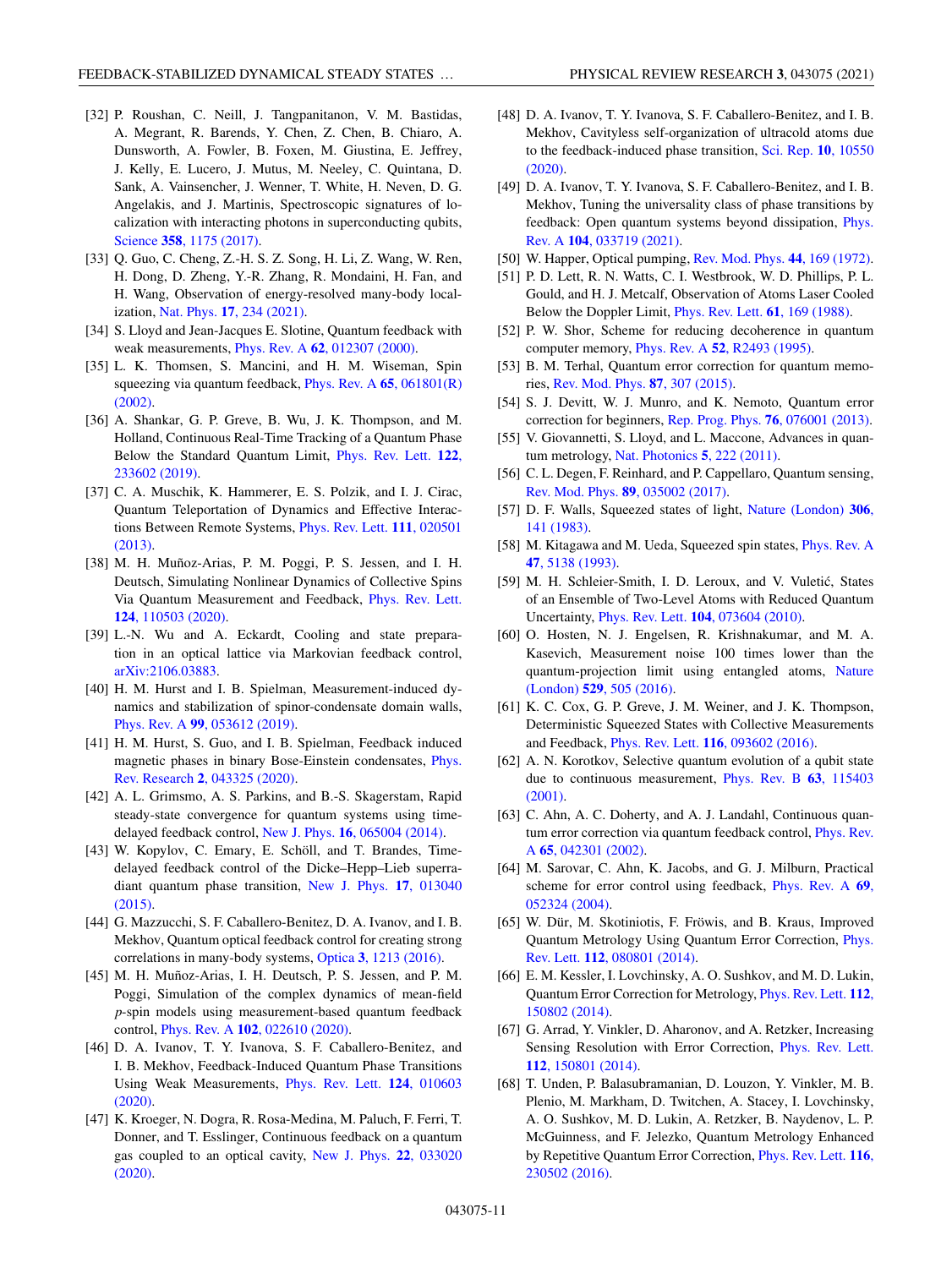- <span id="page-11-0"></span>[69] P. Sekatski, M. Skotiniotis, J. Kołodyński, and W. Dür, Quan[tum metrology with full and fast quantum control,](https://doi.org/10.22331/q-2017-09-06-27) Quantum **1**, 27 (2017).
- [70] F. Reiter, A. S. Sørensen, P. Zoller, and C. A. Muschik, Dissipative quantum error correction and application to quantum sensing with trapped ions, [Nat. Commun.](https://doi.org/10.1038/s41467-017-01895-5) **8**, 1822 (2017).
- [71] S. Zhou, M. Zhang, J. Preskill, and L. Jiang, Achieving the Heisenberg limit in quantum metrology using quantum error correction, [Nat. Commun.](https://doi.org/10.1038/s41467-017-02510-3) **9**, 78 (2018).
- [72] D. Layden, S. Zhou, P. Cappellaro, and L. Jiang, Ancilla-Free Quantum Error Correction Codes for Quantum Metrology, Phys. Rev. Lett. **122**[, 040502 \(2019\).](https://doi.org/10.1103/PhysRevLett.122.040502)
- [73] K. Jacobs and D. A. Steck, A straightforward introduction to [continuous quantum measurement,](https://doi.org/10.1080/00107510601101934) Contemp. Phys. **47**, 279 (2006).
- [74] A. A. Clerk, M. H. Devoret, S. M. Girvin, F. Marquardt, and R. J. Schoelkopf, Introduction to quantum noise, measurement, and amplification, [Rev. Mod. Phys.](https://doi.org/10.1103/RevModPhys.82.1155) **82**, 1155 (2010).
- [75] M. R. Hush, S. S. Szigeti, A. R. R. Carvalho, and J. J. Hope, Controlling spontaneous-emission noise in measurement[based feedback cooling of a Bose–Einstein condensate,](https://doi.org/10.1088/1367-2630/15/11/113060) New J. Phys. **15**, 113060 (2013).
- [76] M. A. Nielsen and I. L. Chuang, *Quantum Computation and Quantum Information* (Cambridge University Press, Cambridge, 2010).
- [77] J. Van de Vegte, *Feedback Control Systems*, 3rd ed., Prentice Hall International Editions (Prentice Hall, New Jersey, USA, 1994).
- [78] R. E. Kalman, A new approach to linear filtering and prediction problems, [Trans. ASME–J. Basic Eng.](https://doi.org/10.1115/1.3662552) **82**, 35 (1960).
- [79] W. S. Bakr, J. I. Gillen, A. Peng, S. Fölling, and M. Greiner, A quantum gas microscope for detecting single atoms in [a Hubbard-regime optical lattice,](https://doi.org/10.1038/nature08482) Nature (London) **462**, 74 (2009).
- [80] J. F. Sherson, C. Weitenberg, M. Endres, M. Cheneau, I. Bloch, and S. Kuhr, Single-atom-resolved fluorescense imaging of an atomic Mott insulator, [Nature \(London\)](https://doi.org/10.1038/nature09378) **467**, 68 (2010).
- [81] R. Islam, R. Ma, P. M. Preiss, M. Eric Tai, A. Lukin, M. Rispoli, and M. Greiner, Measuring entanglement entropy in a quantum many-body system, [Nature \(London\)](https://doi.org/10.1038/nature15750) **528**, 77 (2015).
- [82] The factor of  $\sqrt{2}$  derives from combining two measurements of density into a single measurement of *Fz*.
- [83] S. Levy, E. Lahoud, I. Shomroni, and J. Steinhauer, The a.c. and d.c. Josephson effects in a Bose-Einstein condensate, [Nature \(London\)](https://doi.org/10.1038/nature06186) **449**, 579 (2007).
- [84] R. Gati and M. K. Oberthaler, A bosonic Josephson junction, J. Phys. B **40**[, R61 \(2007\).](https://doi.org/10.1088/0953-4075/40/10/R01)
- [85] M. Albiez, R. Gati, J. Fölling, S. Hunsmann, M. Cristiani, and M. K. Oberthaler, Direct Observation of Tunneling and Nonlinear Self-Trapping in a Single Bosonic Josephson Junction, Phys. Rev. Lett. **95**[, 010402 \(2005\).](https://doi.org/10.1103/PhysRevLett.95.010402)
- [86] J. Dalibard, Y. Castin, and K. Mølmer, Wave-Function Ap[proach to Dissipative Processes in Quantum Optics,](https://doi.org/10.1103/PhysRevLett.68.580) Phys. Rev. Lett. **68**, 580 (1992).
- [87] M. B. Plenio and P. L. Knight, The quantum-jump approach to [dissipative dynamics in quantum optics,](https://doi.org/10.1103/RevModPhys.70.101) Rev. Mod. Phys. **70**, 101 (1998).
- [88] R. Dum, P. Zoller, and H. Ritsch, Monte Carlo simulation of [the atomic master equation for spontaneous emission,](https://doi.org/10.1103/PhysRevA.45.4879) Phys. Rev. A **45**, 4879 (1992).
- [89] The extra time  $\tau$  is to allow for an initialization of  $\epsilon_i$  before the feedback starts being applied at  $t = \tau$ .
- [90] For white noise  $\xi$  with standard deviation  $\sigma$ , the mean and standard deviation of  $\xi^2$  are  $\sigma^2$  and  $\sqrt{2}\sigma^2$ , respectively, hence the factor of 2.5 rather than  $\sqrt{2.5}$ .
- [91] A. Metelmann and A. A. Clerk, Nonreciprocal Photon Trans[mission and Amplification Via Reservoir Engineering,](https://doi.org/10.1103/PhysRevX.5.021025) Phys. Rev. X **5**, 021025 (2015).
- [92] A. Metelmann and A. A. Clerk, Nonreciprocal quantum inter[actions and devices via autonomous feedforward,](https://doi.org/10.1103/PhysRevA.95.013837) Phys. Rev. A **95**, 013837 (2017).
- [93] J. T. Young, A. V. Gorshkov, M. Foss-Feig, and M. F. Maghrebi, Non-Equilibrium Fixed Points of Coupled Ising Models, Phys. Rev. X **10**[, 011039 \(2020\).](https://doi.org/10.1103/PhysRevX.10.011039)
- [94] M. Fruchart, R. Hanai, P. B. Littlewood, and V. Vitelli, Nonreciprocal phase transitions, [Nature \(London\)](https://doi.org/10.1038/s41586-021-03375-9) **592**, 363 (2021).
- [95] H. M. Wiseman and G. J. Milburn, *Quantum Measurement and Control* (Cambridge University Press, Cambridge, UK, 2009).
- [96] H. B. Callen and T. A. Welton, Irreversibility and generalized noise, Phys. Rev. **83**[, 34 \(1951\).](https://doi.org/10.1103/PhysRev.83.34)
- [97] [R. Kubo, The fluctuation-dissipation theorem,](https://doi.org/10.1088/0034-4885/29/1/306) Rep. Prog. Phys. **29**, 306 (1966).
- [98] G. V. Chester, Speculations on Bose-Einstein condensation and quantum crystals, [Phys. Rev. A](https://doi.org/10.1103/PhysRevA.2.256) **2**, 256 (1970).
- [99] M. Boninsegni and N. V. Prokof'ev, *Colloquium*: Supersolids: What and where are they? [Rev. Mod. Phys.](https://doi.org/10.1103/RevModPhys.84.759) **84**, 759 (2012).
- [100] J. Léonard, A. Morales, P. Zupancic, T. Esslinger, and T. Donner, Supersolid formation in a quantum gas breaking a [continuous translational symmetry,](https://doi.org/10.1038/nature21067) Nature (London) **543**, 87 (2017).
- [101] J.-r. Li, J. Lee, W. Huang, S. Burchesky, B. Shteynas, F. Ç. Top, A. O. Jamison, and W. Ketterle, A stripe phase with supersolid properties in spin–orbit-coupled Bose–Einstein condensates, [Nature \(London\)](https://doi.org/10.1038/nature21431) **543**, 91 (2017).
- [102] Y. Li, X. Chen, and M. P. A. Fisher, Quantum Zeno effect [and the many-body entanglement transition,](https://doi.org/10.1103/PhysRevB.98.205136) Phys. Rev. B **98**, 205136 (2018).
- [103] Y. Li, X. Chen, and M. P. A. Fisher, Measurement-driven [entanglement transition in hybrid quantum circuits,](https://doi.org/10.1103/PhysRevB.100.134306) Phys. Rev. B **100**, 134306 (2019).
- [104] B. Skinner, J. Ruhman, and A. Nahum, Measurement-Induced [Phase Transitions in the Dynamics of Entanglement,](https://doi.org/10.1103/PhysRevX.9.031009) Phys. Rev. X **9**, 031009 (2019).
- [105] A. Chan, R. M. Nandkishore, M. Pretko, and G. Smith, [Unitary-projective entanglement dynamics,](https://doi.org/10.1103/PhysRevB.99.224307) Phys. Rev. B **99**, 224307 (2019).
- [106] S. Choi, Y. Bao, X.-L. Qi, and E. Altman, Quantum Error Correction in Scrambling Dynamics and Measurement-Induced Phase Transition, Phys. Rev. Lett. **125**[, 030505 \(2020\).](https://doi.org/10.1103/PhysRevLett.125.030505)
- [107] C.-M. Jian, Y.-Z. You, R. Vasseur, and A. W. W. Ludwig, Measurement-induced criticality in random quantum circuits, Phys. Rev. B **101**[, 104302 \(2020\).](https://doi.org/10.1103/PhysRevB.101.104302)
- [108] X. Turkeshi, R. Fazio, and M. Dalmonte, Measurementinduced criticality in  $(2 + 1)$ -dimensional hybrid quantum circuits, Phys. Rev. B **102**[, 014315 \(2020\).](https://doi.org/10.1103/PhysRevB.102.014315)
- [109] M. J. Gullans and D. A. Huse, Dynamical Purification Phase [Transition Induced by Quantum Measurements,](https://doi.org/10.1103/PhysRevX.10.041020) Phys. Rev. X **10**, 041020 (2020).
- [110] M. Ippoliti, M. J. Gullans, S. Gopalakrishnan, D. A. Huse, and V. Khemani, Entanglement Phase Transitions in